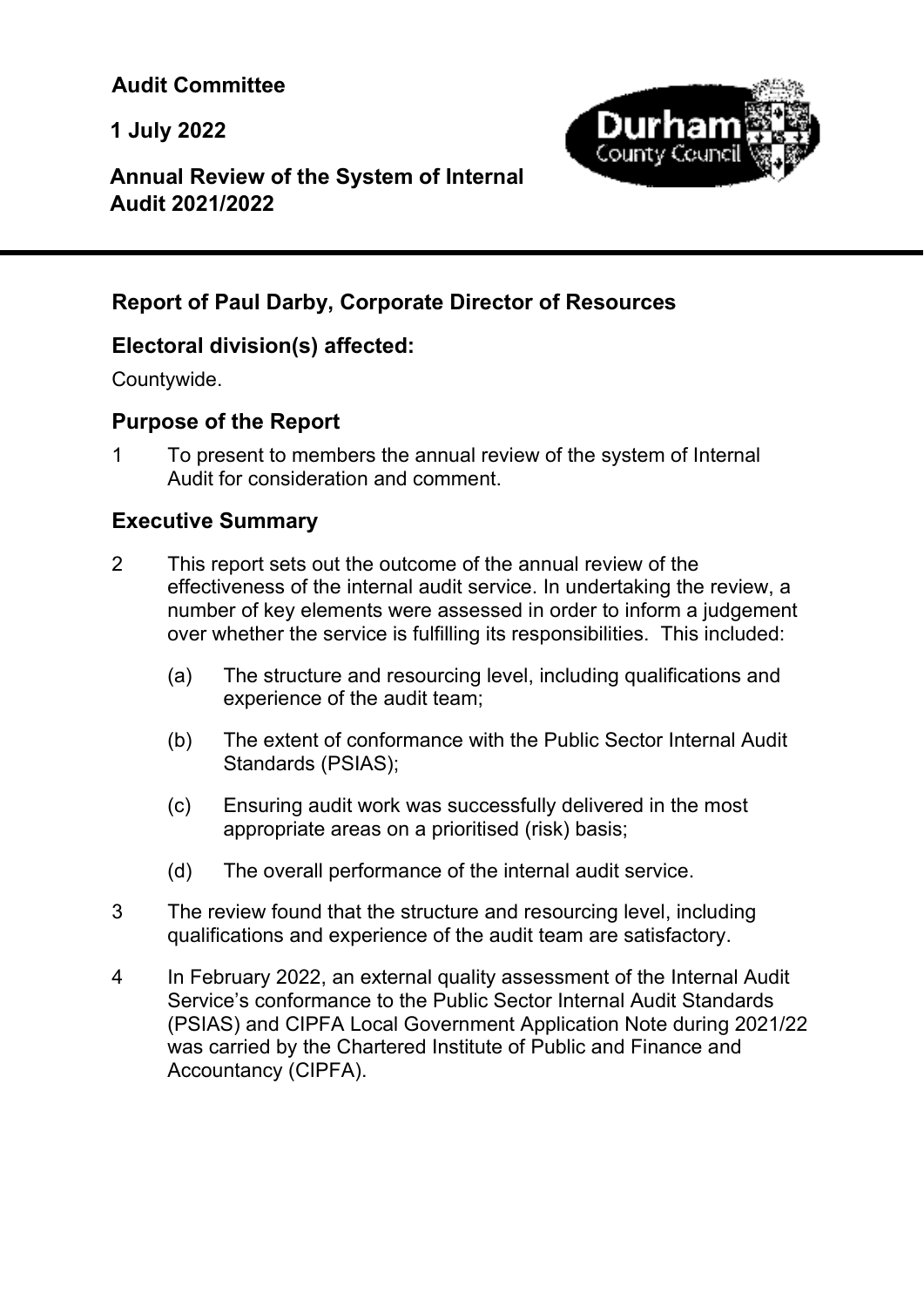- 5 The opinion delivered by CIPFA's external assessment is that '**Durham County Council's Internal Audit Service's self-assessment is accurate and as such we conclude that they FULLY CONFORM to the requirements of the Public Sector Internal Audit Standards and the CIPFA Local Government Application Note'**.
- 6 Further to the onset of the COVID-19 pandemic in March 2020, the emergent 2021/22 Internal Audit Plan was provided to the Audit Committee in February 2021 and represented a reasonable view of critical areas for audit review and assurance needs when it was constructed and agreed with Senior Management and the Audit Committee.
- 7 It was based on reasonable estimates of available resources and incorporated management requests and referrals and it was acknowledged that the Internal Audit Plan must continue to be sufficiently flexible to enable assurance to be obtained over current as well as emerging risks, as well as those risks yet to be identified. The final Internal Audit Plan for 2021/22 was presented to Audit Committee for review and approval on 30 June 2021.
- 8 Performance Management of the Section and for individual auditors is focused on deployment of auditor time to best effect. This has three main elements related to how much time is spent auditing, completion of audits within set timescales and effectiveness of time deployed. The key deliverable for the Section is the completion of the Internal Audit Plan within the year.
- 9 Performance and progress are monitored through Key Performance Indicators (KPIs). These are agreed with the Audit Committee as part of the Internal Audit Charter and allow for benchmarking to assess effectiveness. Comparative figures are used to consider areas for closer review. Performance is monitored throughout the year and there are no significant issues that would demonstrate the Service was not effective. Whilst productivity remained high, remote working during the pandemic when combined with additional testing of core financial systems data related to COVID payments had the effect of reducing the overall number of individual audits delivered than would normally be expected. Furthermore, as a result of resourcing issues within the team, it was necessary to reprioritise activities to be delivered within the 2021/22 plan, though importantly this did not require the Chief Internal Auditor and Corporate Fraud Manager to provide any formal Limitation on the Opinion to be provided.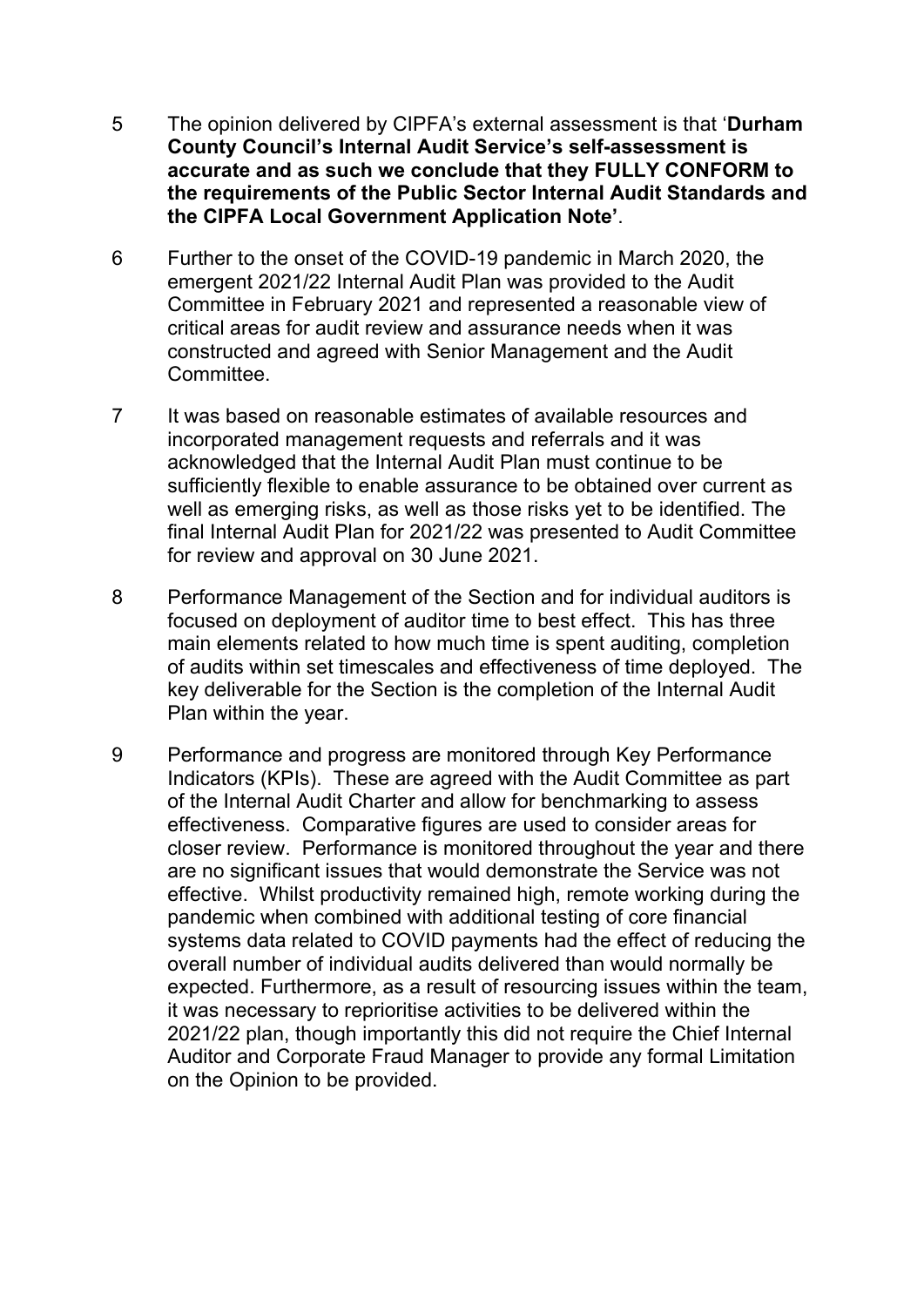- 10 The service continues to build on its strengths and enhance its reputation. Service delivery remains a key priority in support of the Council's priorities and to help identify and address any risks to the delivery of corporate objectives.
- 11 The service has delivered a reasonable plan of work for the year, particularly when the considerable impact and prolonged nature of the COVID-19 pandemic is taken into account and it is considered that it has a sound base for carrying out its audit activities and meeting its objectives to provide audit assurance and advisory support to the **Council**

# **Recommendation**

- 12 Members are asked to:
	- (a) Note the findings and conclusions of the 2021/22 review of the effectiveness of the system of Internal Audit contained within this report.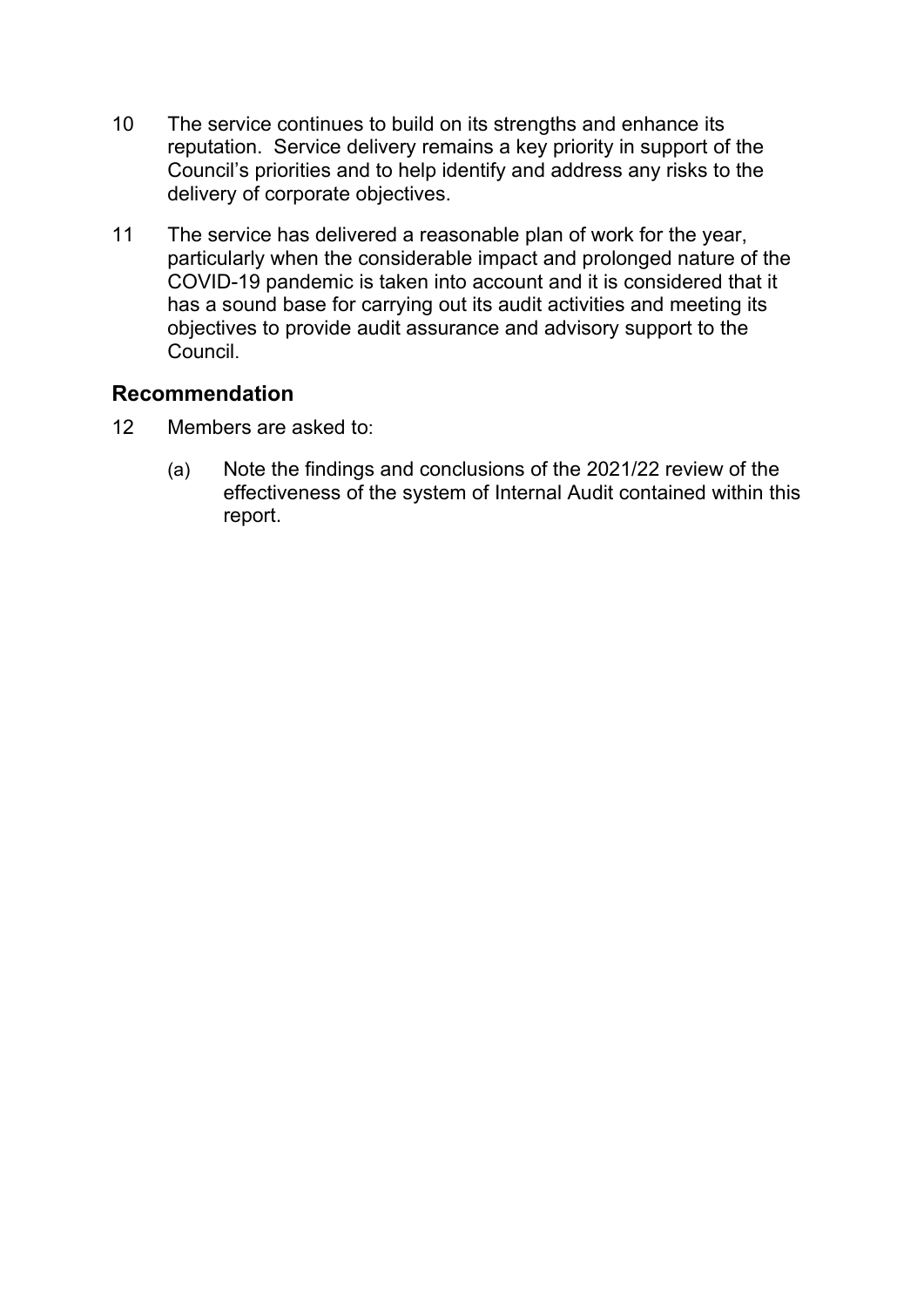# **Background**

13 The Accounts and Audit Regulations 2015 Regulation 3 states that –

*'A relevant authority must ensure that it has a sound system of internal control which –* 

- *(a) Facilitates the effective exercise of its functions and the achievement of its aims and objectives;*
- *(b) Ensures that the financial and operational management of the authority is effective; and*
- *(c) Includes effective arrangements for the management of risk.'*
- 14 The Accounts and Audit Regulations 2015 Regulation 6 states that –

*'A relevant authority must, each financial year conduct a review of the effectiveness of the system of internal control as required by Regulation 3'*.

- 15 Internal Audit is defined as the means by which the Council assesses its governance and assurance requirements, ensuring that an effective internal control system is in place. Outcomes from the current governance process are evaluated and reported in the Annual Governance Statement.
- 16 To address the Accounts and Audit Regulations requirement, an assessment of Internal Audit has been carried out and is presented for consideration by those charged with governance.

# **Detailed Review**

- 17 A dedicated Internal Audit Service forms part of the system of Internal Audit in the Council. The Service is part of the Resources Service Grouping. It is led by the Chief Internal Auditor and Corporate Fraud Manager. It has strong links with the Risk, Insurance Claims and Corporate Fraud areas and works closely with others across the Council tasked with governance, assurance and risk management. Whilst part of a wider service, it retains its own identity as Internal Audit for the Council.
- 18 The Chief Internal Auditor and Corporate Fraud Manager reports directly to the Corporate Director of Resources but also has direct access to the Chief Executive and the members of the Audit Committee.
- 19 At the start of 2021/22 the team comprised of 17 approved posts (16.35FTE) plus the Interim Chief Internal Auditor and Corporate Fraud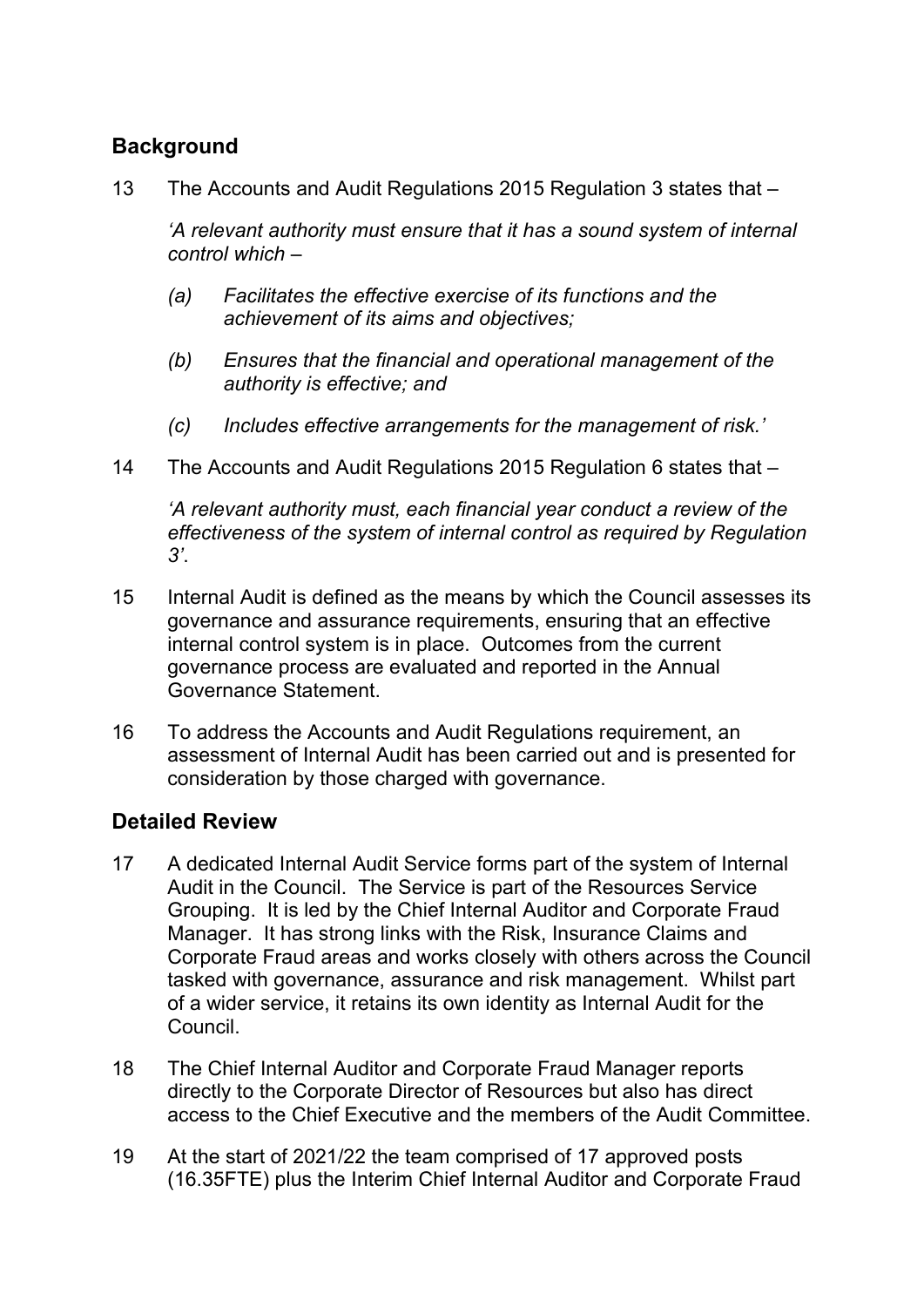Manager. This team delivered work for the Council as well as work for external clients including the Pension Fund, Durham Constabulary, County Durham and Darlington Fire and Rescue Authority, Peterlee Town Council, Spennymoor Town Council, Horden Parish Council, Shotton Parish Council, Monk Hesleden Parish Council and Trimdon Parish Council.

- 20 During the year one Senior Auditor was seconded to Accountancy Services and one part time Senior Auditor agreed to work additional hours during 2021/22 to support the delivery of the Internal Audit Plan.
- 21 In September 2021 one Internal Audit Apprentice was appointed and in February 2022 a part time Senior Auditor was recruited via an agency to provide temporary support the service in the delivery of the Internal Audit Plan.
- 22 With effect from 1 February 2022, a new permanent Chief Internal Auditor and Corporate Fraud Manager was appointed, and the Interim Chief Internal Auditor and Corporate Fraud Manager reverted back to his substantive Audit Manager post until he retired at the end of the 2021/22 Internal Audit year.
- 23 The Vision and Strategy for Internal Audit is described in the Annual Internal Audit Plan and Strategy, the Internal Audit Service Terms of Reference (TOR) within the Internal Audit Charter and it outlines the status of the Section in context with the organisation and defines the principles of how the service operates. The TOR provides appropriate arrangements to ensure that the Service is sufficiently independent and objective and that there is access to all information and people required to discharge its responsibilities. The requirements of the Public Sector Internal Audit Standards (PSIAS) are reflected in the Internal Audit Charter.
- 24 Arrangements for investigation work are defined in the Council's policies and procedures for Counter Fraud and Confidential Reporting (Whistleblowing) and these are reported to Corporate Management Team and the Audit Committee in the Protecting the Public Purse update reports. The Council's Corporate Fraud Team conduct this work.

## Resourcing, Qualifications and Experience

25 Audit work was actively managed within the resource available and progress toward delivery reviewed regularly. The focus was maintained on clear scoping and coverage for assurance activity; timing of work and availability of clients; and control over the allocation of resources for in-year requests for support. Alternative means for gaining assurance were assessed and used where appropriate to support audit opinions.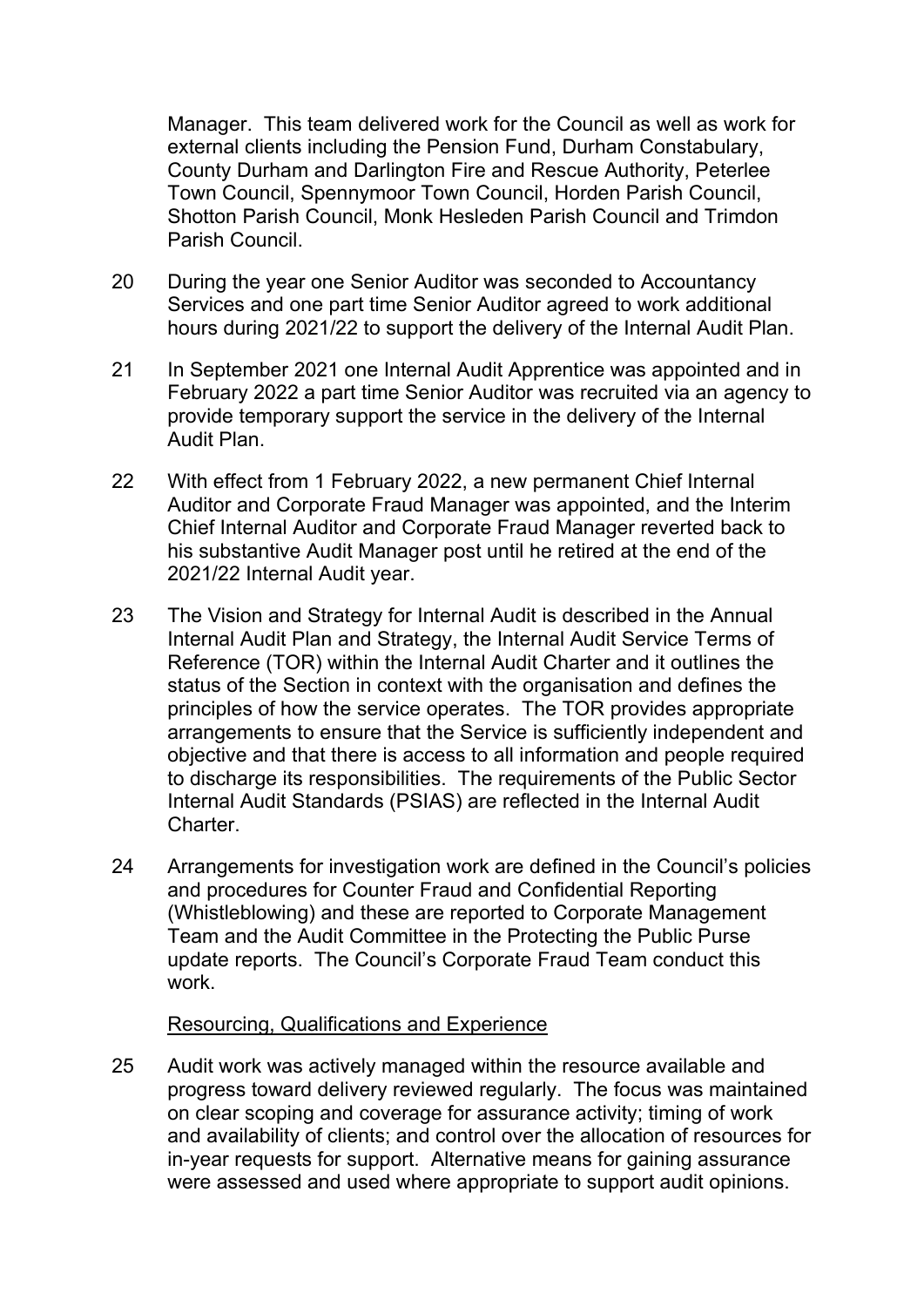Progress and outcomes were regularly reported to Clients, Service Grouping Management Teams, Corporate Management Team and to the Audit Committee.

- 26 The structure of the service reflects the configuration of the Council at Corporate Director level and allows for close client liaison during the year. It is the intention that auditors continue to develop knowledge and client relationships. Where possible auditors will continue to work with similar service groupings to that of 2021/22 in order to offer an element of continuity for clients with whom we have built constructive relationships. We consider this approach continues to be successful in building a better understanding of the Council and its business needs and objectives and the service continues to receive positive feedback from management on this approach. There has been a need for employee rotation for development purposes and to maintain objectivity, this is continually reviewed.
- 27 The service enables the objectives of Internal Audit to be more clearly articulated through the service planning process and is demonstrated in service plans. Key priorities, options for development and service delivery, service objectives assessments of performance and workforce plans are encapsulated in the annual Internal Audit Plan.
- 28 The training and development within the division encourages development through the Chartered Institute of Public Finance and Accountancy (CIPFA), the Institute of Internal Auditors (IIA), the Association of Accounting Technicians (AAT) and Continuing Professional Development (CPD).
- 29 During the year, one auditor further progressed their IIA studies and all other employees hold at least one audit qualification. For CPD all employees have access to and attended events selected from internal and external training events. Formal internal CPD sessions are held for all employees with individuals keeping records of their CPD based on their professional requirements.
- 30 The following information about qualifications and experience of employees available for audit work as at 31 March 2022 demonstrates the experience and qualification mix.

| <b>Auditing</b><br><b>Experience</b> | No | $\%$ | <b>Public</b><br><b>Sector</b><br><b>Auditing</b> | %   |
|--------------------------------------|----|------|---------------------------------------------------|-----|
| Up to 1 Year                         |    | 5.6  |                                                   | 5.6 |
| 1 to 5 Years                         |    |      |                                                   |     |

## *Experience 2021/22*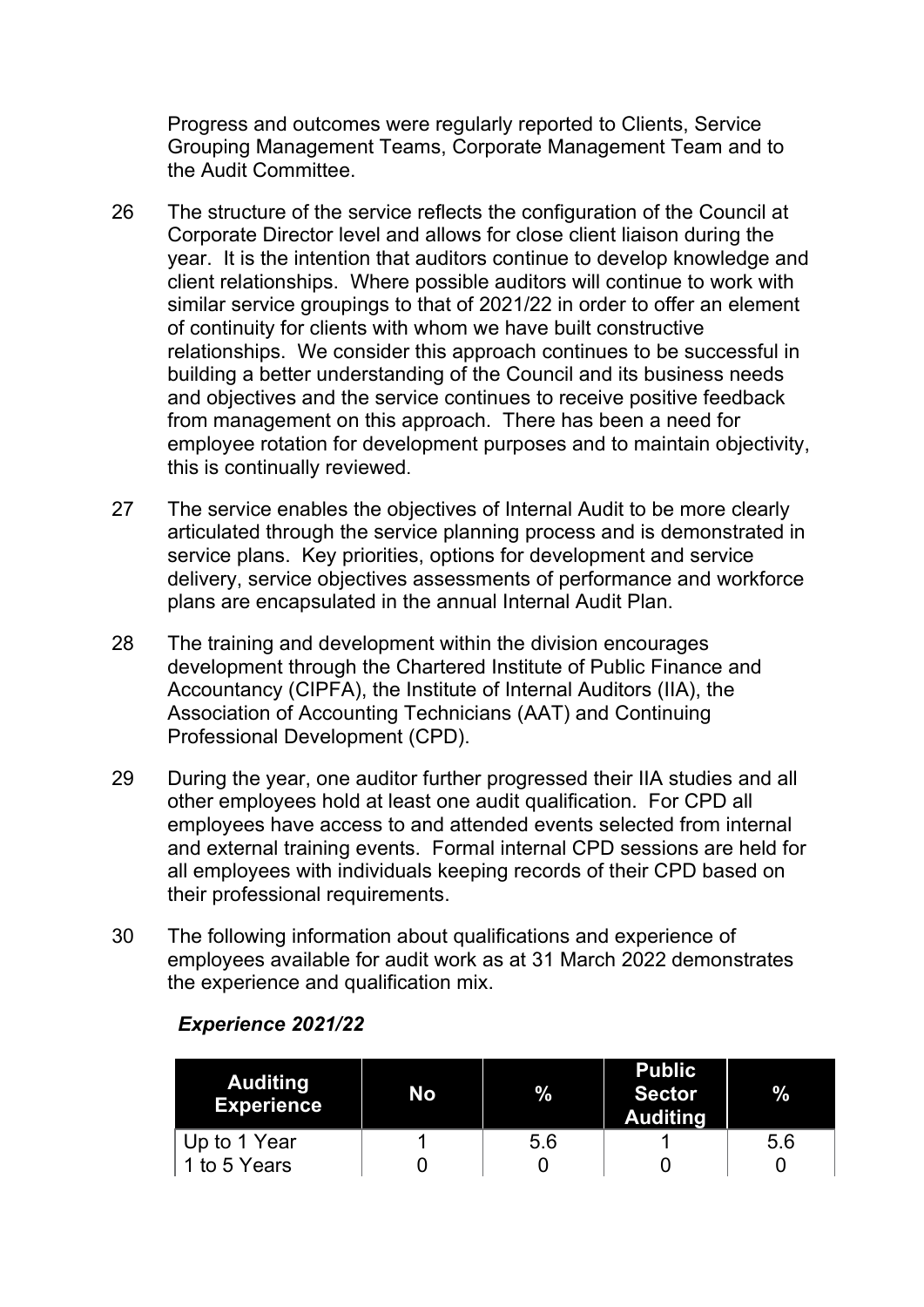| Auditing<br><b>Experience</b> | No | %    | <b>Public</b><br><b>Sector</b><br><b>Auditing</b> | $\%$ |
|-------------------------------|----|------|---------------------------------------------------|------|
| 5 to 10 Years                 |    |      |                                                   |      |
| Over 10 Years                 | 17 | 94.4 |                                                   | 94.4 |
| <b>Total Employees</b>        | 18 | 100  | 18                                                | 100  |

## *Qualifications*

| <b>Accountants (CCAB)</b>                        |  |
|--------------------------------------------------|--|
| Institute of Internal Auditors                   |  |
| Institute of Internal Auditors – Training        |  |
| <b>Certified Information System Auditor</b>      |  |
| <b>Association of Accounting Technicians</b>     |  |
| Association of Accounting Technicians - Training |  |
| <b>Total</b>                                     |  |

- 31 The level of experience of audit employees and skills level available remained high based on the substantial number of employees with over 10 years' experience and competencies in specific areas.
- 32 At 31 March 2022 the Service had two vacant posts.

Conformance with UK Public Sector Internal Audit Standards (PSIAS)

- 33 In February 2022, an external quality assessment of the Internal Audit Service's conformance to the Public Sector Internal Audit Standards (PSIAS) and CIPFA Local Government Application Note during 2021/22 was carried by the Chartered Institute of Public and Finance and Accountancy (CIPFA).
- 34 The opinion delivered by CIPFA's external assessment is that '**Durham County Council's Internal Audit Service's self-assessment is accurate and as such we conclude that they FULLY CONFORM to the requirements of the Public Sector Internal Audit Standards and the CIPFA Local Government Application Note'**.
- 35 Within the assessment report, some improvement opportunities have been identified and an action plan has been developed to address these. The outcome of this assessment is attached as Appendix 2.
- 36 The service must be externally assessed once every five years, with the next external review being due in the Internal Audit Year 2026/27.
- 37 All employees comply with the ethics requirements (as described in PSIAS) in relation to the professional role of an auditor. All employees provided an annual declaration of interests for consideration to enable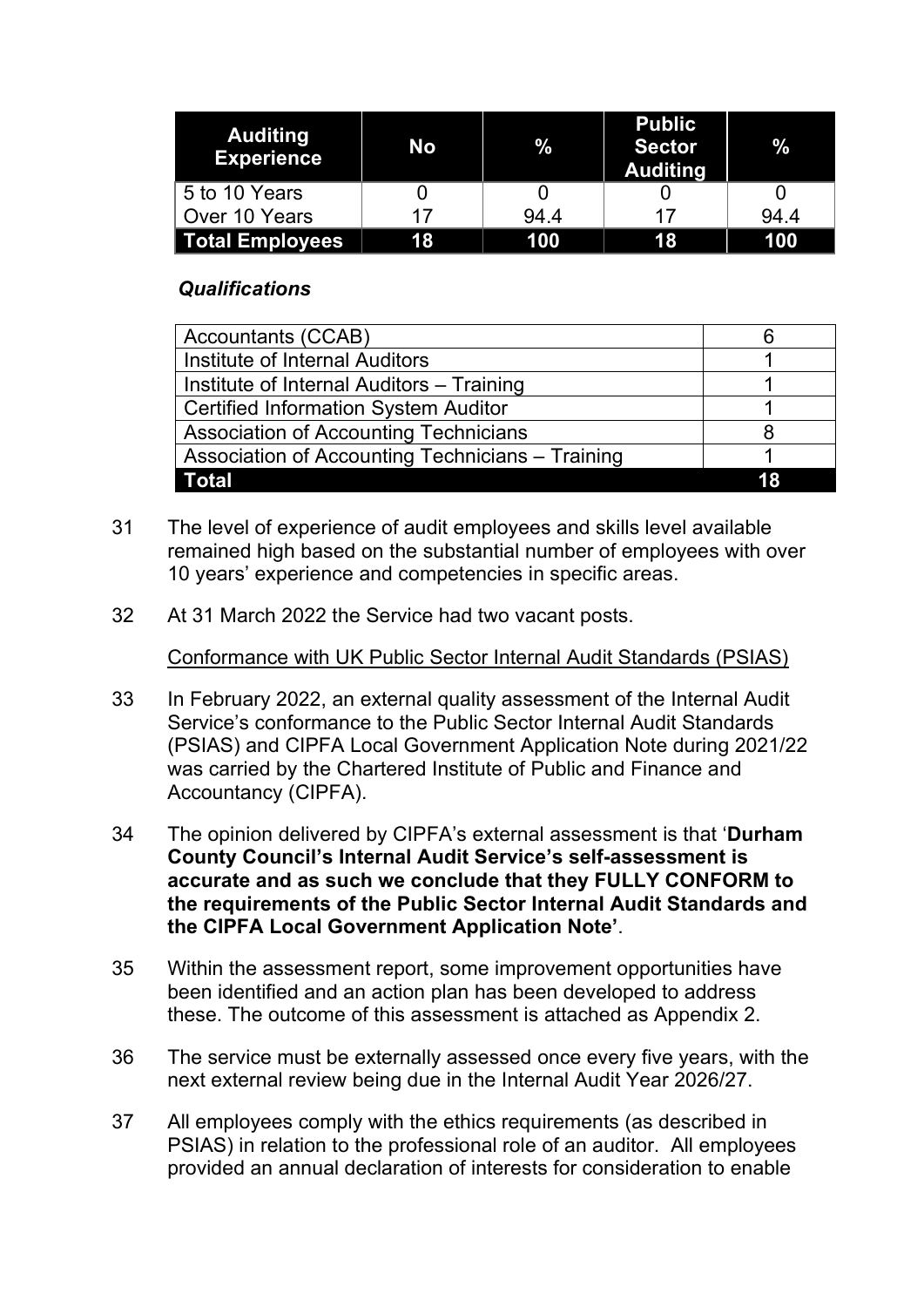management to ensure that there was enough information to address any potential conflicts of interest which arise during audit activities. Employees are obliged to raise any conflicts or issues with management during the year. Records are maintained for this.

- 38 Quality of audit work was actively managed in year and the achievement of quality standards enabled the Chief Internal Auditor and Corporate Fraud Manager to confirm work has been completed in conformance with PSIAS. Individual audits had agreed and clear scope; activity was reviewed and assessed for its effectiveness and quality during and after completion of work; and customer feedback was received from post audit questionnaires.
- 39 Liaison with the External Auditor in year was productive and the two services continue to share information and to use this to inform risk assessments and to direct audit activity.

## Ensuring the Effective Prioritisation of Internal Audit Work

- 40 Prioritisation of the work of the Service is achieved by the development and delivery of an annual risk-based audit plan. This describes the assurance plans for the Service and includes capacity for flexibility to adjust to changing circumstances and for demand led and urgent work if appropriate. The plan is based on a mix of different types of audit and work to ensure that assurance over the systems of governance, risk management and internal control is obtained from a number of different directions and sources.
- 41 The Service's methodology for establishing audit priorities is aligned with governance and risk management systems. Audit plans are developed through an assessment of risk and assurance needs and are linked to the Council's overall objectives.
- 42 It is considered that the 2021/22 Internal Audit Plan represented a reasonable view of critical areas for audit review and assurance needs when it was constructed and agreed with Senior Management and the Audit Committee. It was based on reasonable estimates of available resources and with management requests and referrals. An emergent Internal Audit Plan was provided to the Audit Committee in February 2021 and the final internal Audit Plan for 2021/22 was presented to Audit Committee on 30 June 2021.

## Performance Measures

43 Performance Management of the Section and for individual auditors is focused on deployment of auditor time to best effect. This has three main elements related to how much time is spent auditing, completion of audits within set timescales and effectiveness of time deployed. The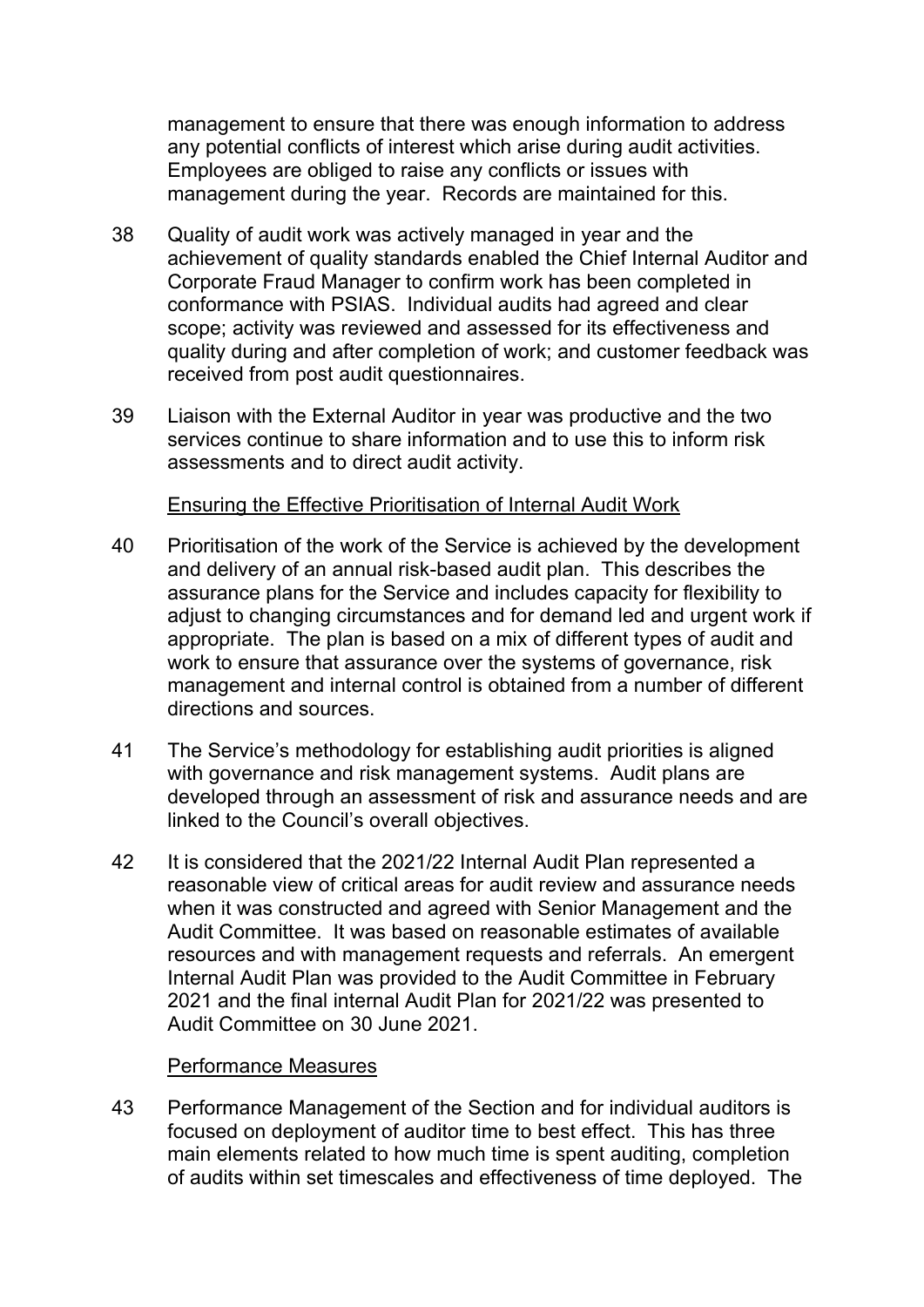key deliverable for the Section is the completion of the Internal Audit Plan within the year.

- 44 Delivery of the audit plan 2021/22 was impacted in year by the COVID-19 pandemic. Whilst productivity across the Service remained high with 91% of productive days recorded, remote working during the pandemic when combined with the additional testing of COVID related payments had the effect of reducing the overall number of individual audits delivered than would normally be expected to approximately 67% of those planned. Importantly in adopting an approach that prioritised both assurance work and advisory work that supports the annual opinion, and by focusing coverage to key activities, and in utilising other sources of assurance, this did not require the Chief Internal Auditor and Corporate Fraud Manager to provide any formal Limitation on the Opinion to be delivered. Work deferred following review of the audit plan has been agreed at the Audit Committee throughout the year.
- 45 Performance and progress are monitored through Key Performance Indicators (KPIs). These are agreed with the Audit Committee as part of the Internal Audit Charter and are used for benchmarking to assess effectiveness. Comparative figures are used to consider areas for closer review.

| <b>KPI</b>                                             | <b>Measure of Assessment</b>                                                                | <b>Target</b> | <b>Actual as at</b><br>31 March 2022 |
|--------------------------------------------------------|---------------------------------------------------------------------------------------------|---------------|--------------------------------------|
| <b>Planned audits</b><br>completed                     | % of plan achieved.                                                                         | 90%           | 91%                                  |
| <b>Timeliness of Draft</b><br>Reports                  | % of draft reports issued<br>within 20 working days of<br>end of fieldwork/closure          | 90%           | 95%<br>(54 out of 57)                |
| <b>Timeliness of Final</b><br>Reports                  | % of final reports issued<br>within 10 working days of<br>receipt of management<br>response | 95%           | 100%<br>(53 out of 53)               |
| <b>Recommendations</b><br>agreed                       | % of Recommendations<br>made compared with<br>recommendations accepted                      | 95%           | 100%                                 |
| <b>Post Audit</b><br><b>Customer Surveys</b>           | % of customers scoring at<br>least 3 out of 5                                               | 100%          | 100%                                 |
| <b>Customers</b><br>providing<br>feedback<br>responses | % of customers returning<br>satisfaction returns                                            | 70%           | 85%                                  |

46 Key performance measures for the Section over the last 12 months are: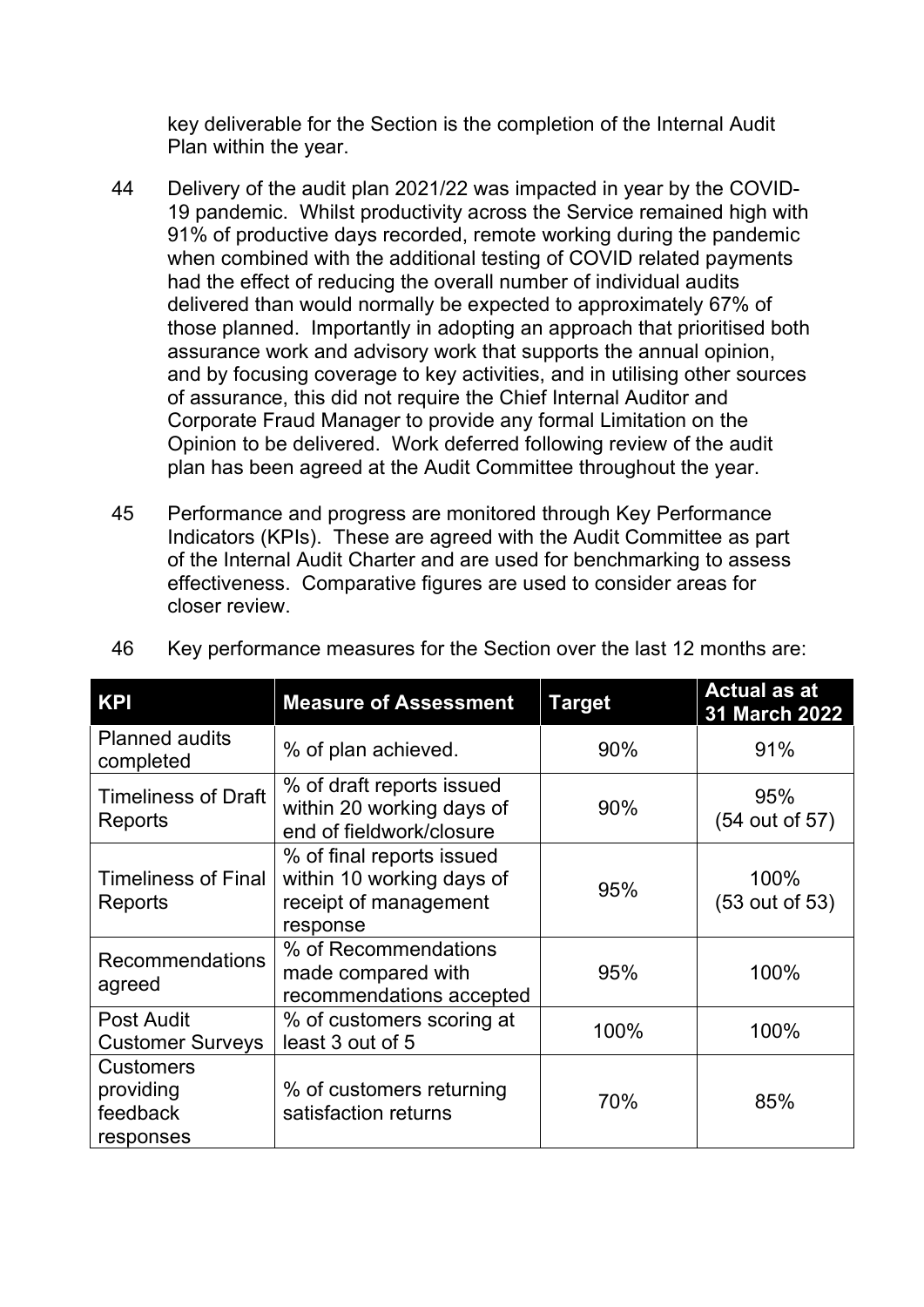- 47 There continues to be a positive response to customer satisfaction returns and positive feedback on a number of specific assignments, which is reflected in the customer satisfaction questionnaires.
- 48 The issuing of draft reports is an assessment of the timeliness of the audit activity from the completion of a piece of work to the issuing of a draft report for consideration and response. This has been consistent with previous years with all reports being issued within set timescales.
- 49 No concerns have been raised in relation to the application of professional standards for audit work and there have been no formal complaints.

## Implementation of Recommendations

- 50 The process for monitoring implementation of recommendations continues to build on improvements last year and there are good levels of engagement from all services across the Council. Working closely with managers allowed for greater understanding of the challenges faced and in ensuring practical recommendations were made and alternative solutions considered in order to address risk.
- 51 Internal Audit continues to engage with the Council's quarterly reporting process and deliver regular quarterly reports to Service Grouping Management Teams and to the Corporate Management Team/Senior Officer Group. This process has ensured that time is targeted on key issues and that appropriate support and advice is offered at the right time.
- 52 The Audit Committee are provided with regular updates from the Section during the year and have the opportunity to challenge progress and outcomes. This includes asking senior managers to provide updates as necessary where there is felt of be a significant risk or concern. This process has provided an effective method for obtaining assurance during 2021/22.

## Audit Committee

- 53 The system of Internal Audit includes the role of the Audit Committee and in particular its role in the receipt and evaluation of audit reports, both in terms of assurance opinions and in the ensuring that appropriate arrangements are in place for the delivery of an effective service.
- 54 Further to the Local Government elections, new Audit Committee Members were elected in May 2021. As part of the Member induction, Members received comprehensive training on the role of Audit Committee members in June 2021 and they also received Risk Management training in July 2021. The arrangements for the Audit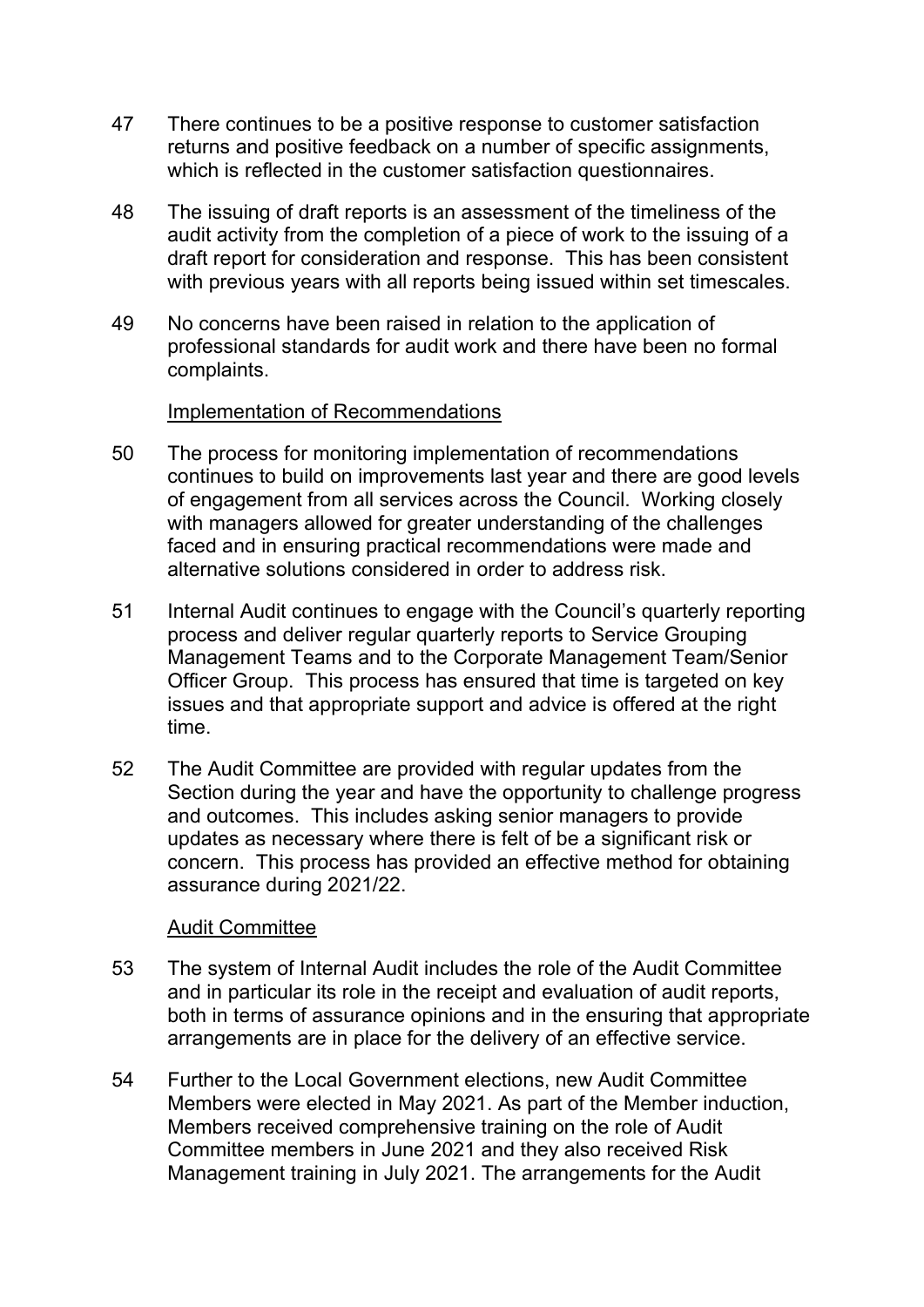Committee remained the same during 2021/22. A review of the effectiveness of Audit Committee will be carried out in 2022

55 Audit Committee request reports from management in response to issues raised in within Internal Audit reports, demonstrating the positive steps being taken by the Committee to seek assurance over actions being taken to respond to concerns.

## Summary and Key Priorities

56 The service continues to build on its strengths and enhance its reputation. Service delivery remains a key priority in support of the Council's priorities and to help identify and address any risks to the delivery of corporate objectives. The service delivered a reasonable plan for the year and it is considered that it has a sound base for carrying out its audit activities and meeting its objectives to provide audit assurance and advisory support to the Council.

**Contact:** Tracy Henderson Tel: 03000 269668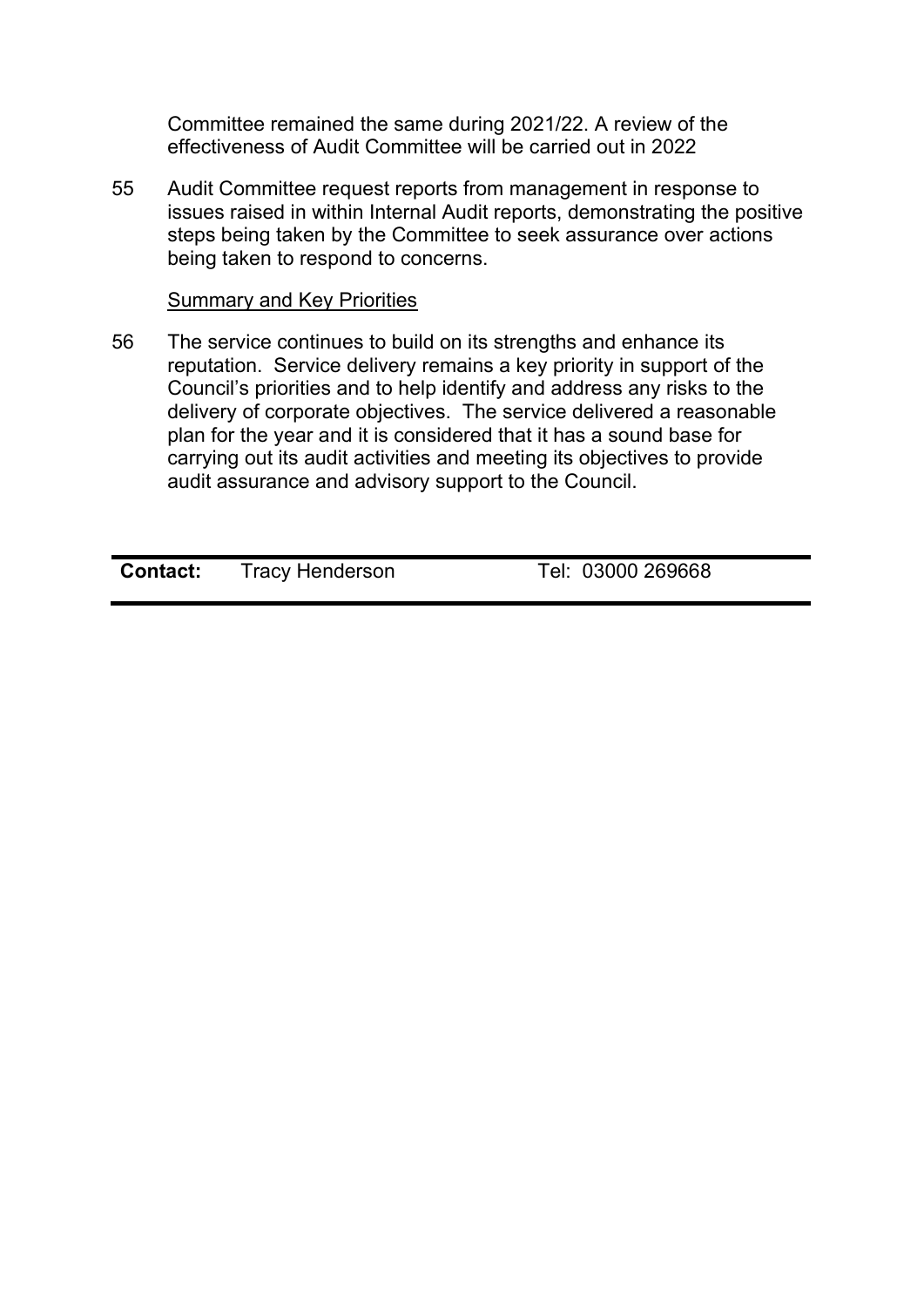# **Appendix 1: Implications**

# **Legal Implications**

The Accounts and Audit Regulation 2015 (Part 2, Section 5) states a relevant authority must undertake an effective internal audit to evaluate the effectiveness of its risk management, control and governance processes, taking into account public sector internal audit standards or guidance.

Completion of the review of the effectiveness of internal audit ensures compliance with both the Public Sector Internal Audit Standards 2017 and the Accounts and Audit Regulations 2015

Furthermore, Internal Audit assists the Corporate Director of Resources in fulfilling their duties under Section 151 of the Local Government Act 1972 which requires each Local Authority to make arrangements for the proper administration of their financial affairs.

# **Finance**

There are no direct financial implications associated with this report.

Internal Audit work has clear and direct effects, through recommendations made, to assist in improving value for money obtained, the probity and propriety of financial administration, and / or the management of operational risks.

# **Consultation**

All Corporate Directors and Heads of Service.

# **Equality and Diversity / Public Sector Equality Duty**

There are no equality and diversity / public sector equality duty implications as a result of this report.

## **Climate Change**

There are no climate change implications as a result of this report.

# **Human Rights**

There are no human rights implications as a result of this report.

# **Crime and Disorder**

There are no crime and disorder implications as a result of this report.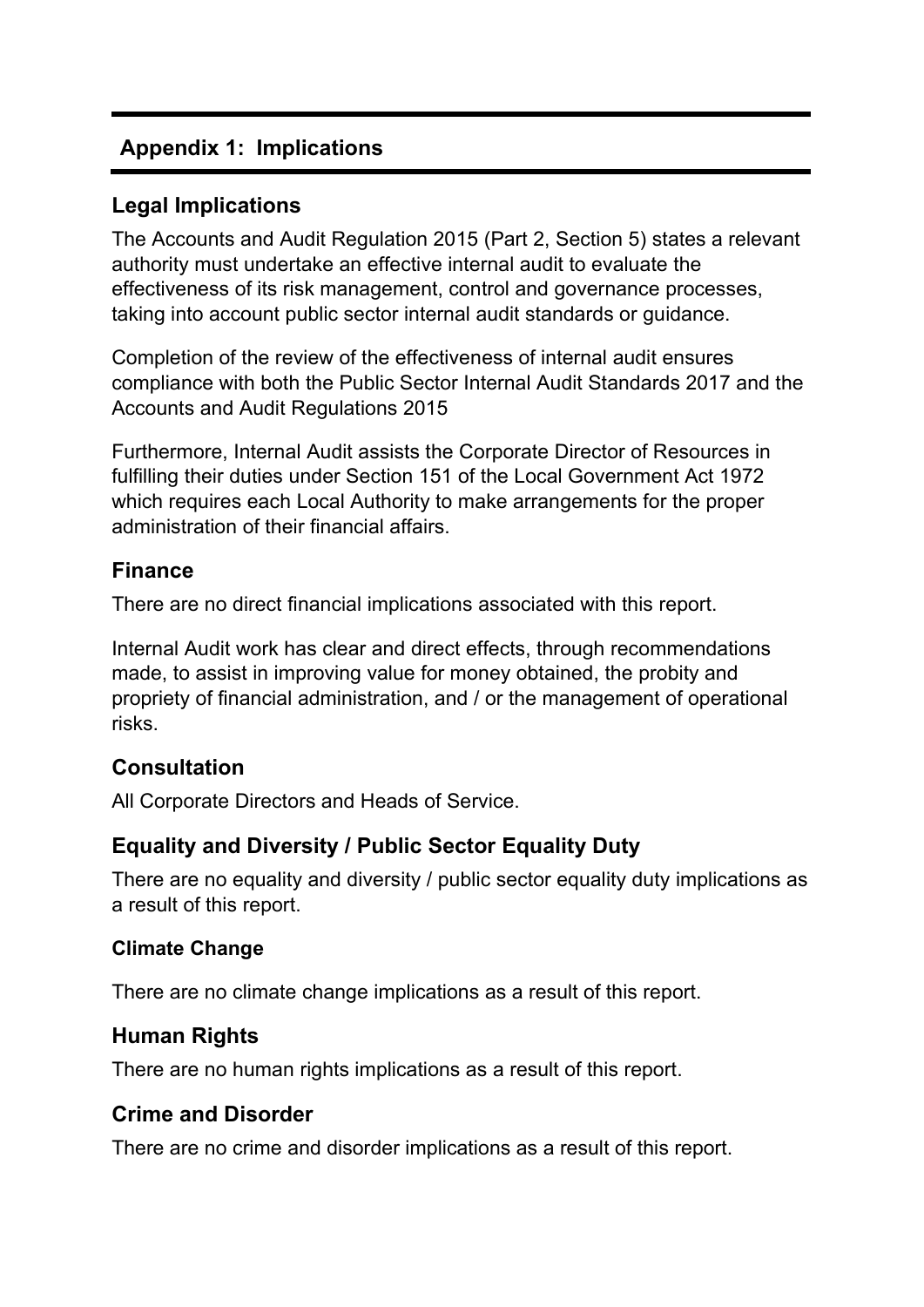# **Staffing**

The report presents the internal audit services 17.35 FTE (18 posts) and the relevant experience within the service.

# **Accommodation**

There are no accommodation implications as a result of this report.

# **Risk**

The key risk is that the internal audit service is not effective. To mitigate this risk, a defined process exists within the Service to carry out effective performance management and as such assurance is reflected in reports to the Audit Committee. Any issues with performance would be reported to the Audit Committee where further action would be agreed and overseen. To provide further assurance an external assessment is required every five years with the last external review being completed in 2022 which delivered a positive outcome.

# **Procurement**

There are no procurement implications as a result of this report.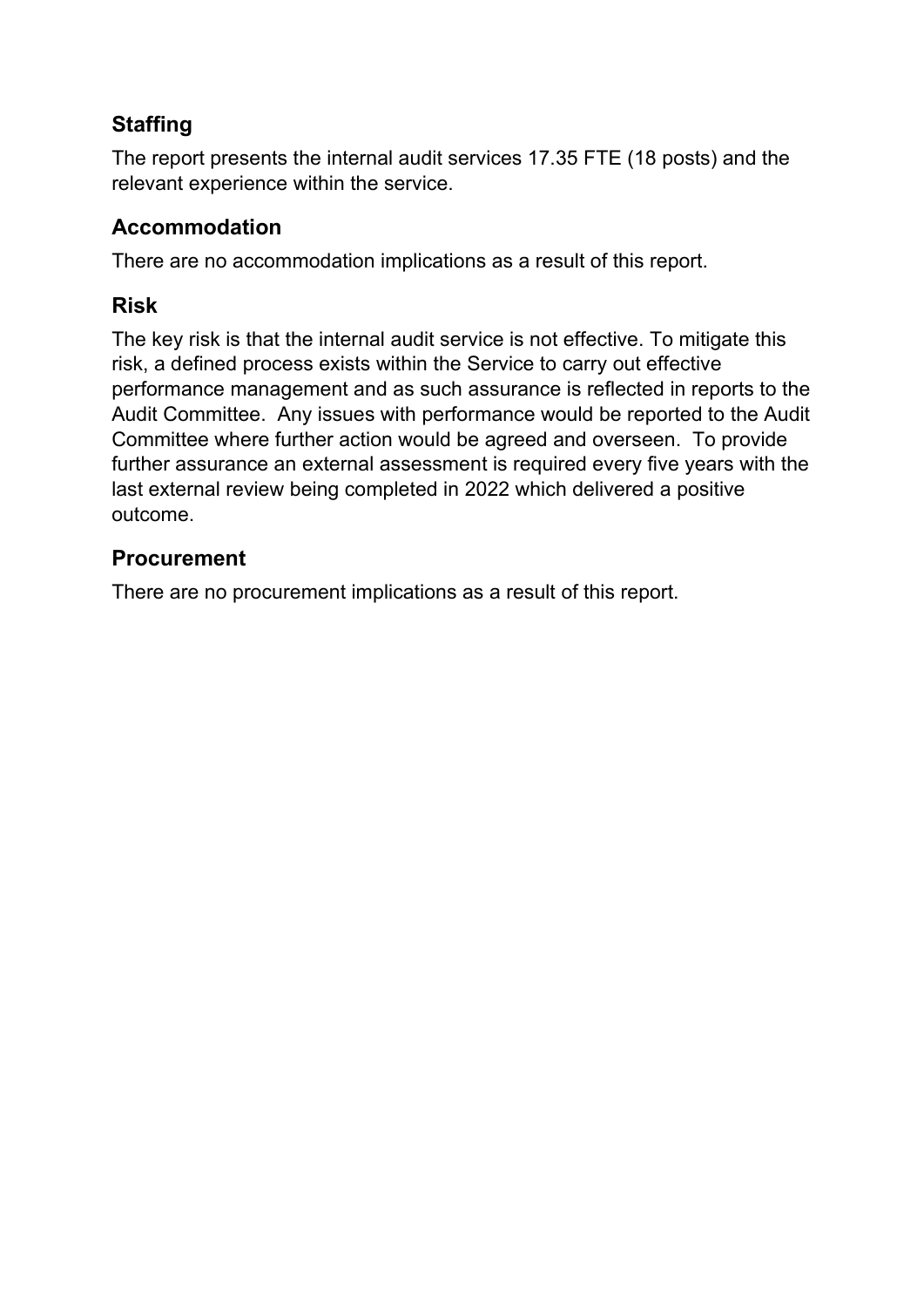

# **External Quality Assessment of Conformance to the Public Sector Internal Audit Standards**

# **Durham County Council's Internal Audit Service**

**Final Report** 

Lead Associate: Ray Gard, CPFA, FCCA, CFIIA, DMS **Internal QA: Policy and Technical, CIPFA.** 

**29th March 2022**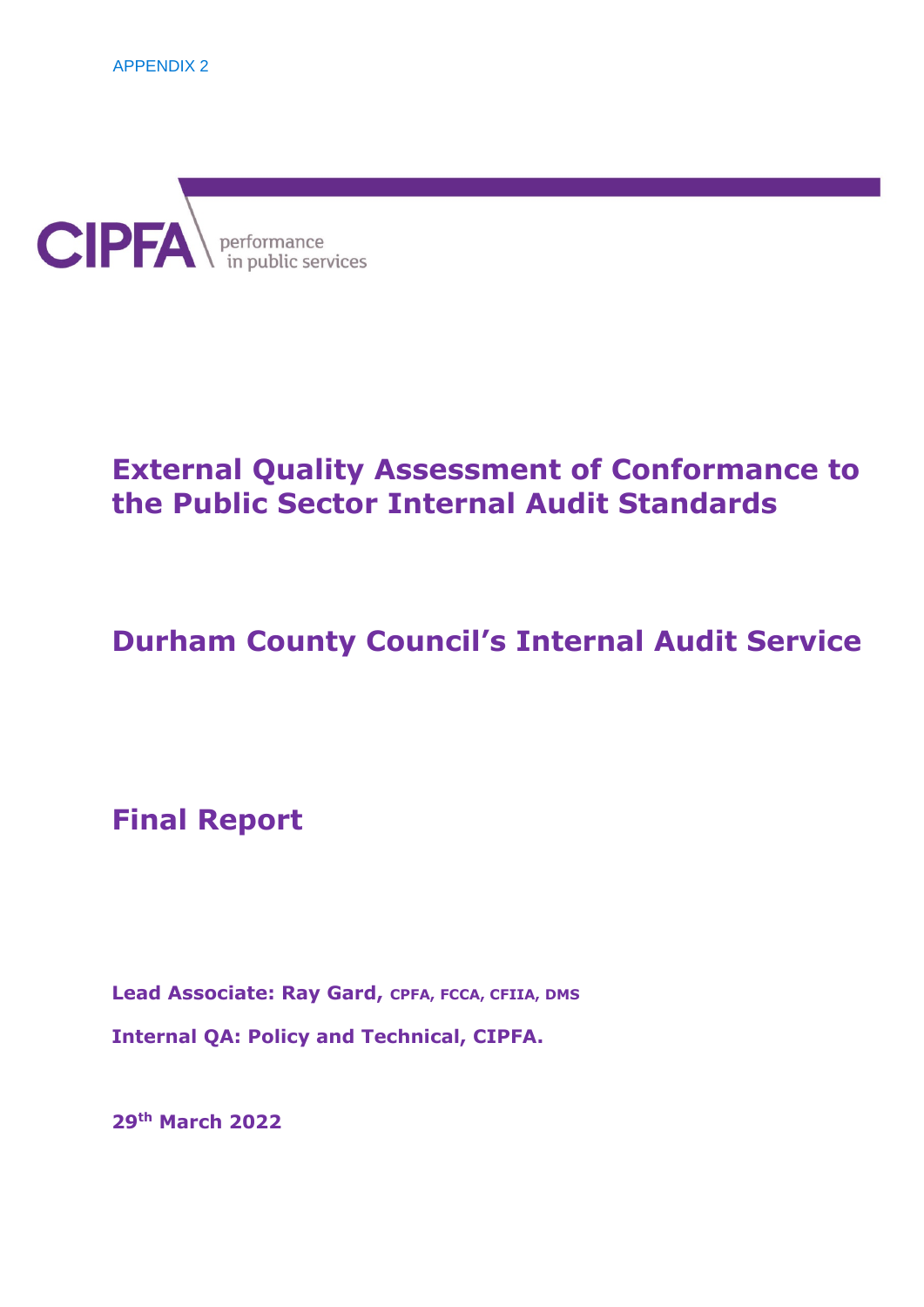## **1. Introduction**

1.1 Internal audit within the public sector in the United Kingdom is governed by the Public Sector Internal Audit Standards (PSIAS), which have been in place since 1st April 2013 (revised 2016 and 2017). All public sector internal audit services are required to measure how well they are conforming to the standards. This can be achieved through undertaking periodic self-assessments, external quality assessments, or a combination of both methods. However, the standards state that an external reviewer must undertake a full assessment or validate the internal audit service's own self-assessment at least once in a five-year period. This is Durham County Council's second external quality assessment of conformance to the PSIAS that the Internal Audit Service has undergone.

## **2. Background**

- 2.1 The Internal Audit team provides internal audit services to a portfolio of clients including Durham County Council (DCC), County Durham and Darlington Fire and Rescue Service, Durham Police and Crime Commissioner and Durham Constabulary, an FE College, an academy, a Museum, Durham County Pension Fund, and a number of town and parish councils. The Internal Audit Service is an in-house service managed by the Chief Internal Auditor and Corporate Fraud Manager (CIA). There was an interim officer at the start of the EQA, but this changed to a permanent officer during the review process. There are 17 people in the Internal Audit team and apart from the apprentice all of them are suitably experienced, with the majority team members holding relevant professional qualifications.
- 2.2 From an operational perspective, Internal Audit reports directly to the Corporate Leadership teams and the Audit Committees at their respective clients. These two bodies fulfil the roles of 'senior management' and 'the board', as defined by the Public Sector Internal Audit Standards. For the Council, the CIA reports directly to the Corporate Director Resources (the Council's Section 151 Officer) and has direct access to the Council's Chief Executive Officer, the Chair and full membership of the Audit Committee (AC). Chief Internal Auditor and Corporate Fraud Manager regularly reports on the audit plan and its delivery and the annual CIA's opinion, and outturn are made to the Audit Committee. Similar arrangements are in place for the Service's other clients.
- 2.3 Internal Audit has a comprehensive audit manual in place, and they use standard template documents for the engagement working papers and testing schedules, engagement terms of references, action plans and audit reports, all of which are held in the Service's audit management application, Galileo. This application is also used for managing the audit engagements with all staff recording time spent on the assignments in the application. Supervision of the engagements is undertaken at every stage of the audit process and is recorded in the Galileo application.
- 2.4 Internal Audit has a quality assurance process in place that feeds into its Quality Assurance and Improvement Programme (QAIP). There are five main elements to this process. The first element is a review of the engagement by the supervising officer to ensure the audit has been performed properly and conforms to the PSIAS. The second is a post audit evaluation completed by the auditor and the supervising officer to ascertain whether there are any lessons to be learnt for future reviews or for the development of the auditor. The third element is a quality review of a sample of completed audits by the audit managers which is undertaken on a quarterly basis. The fourth element involves obtaining feedback from the Service's clients, usually obtained by the use of a satisfaction survey but also from attending the various departmental management team meetings. The final element is an annual self-assessment of Internal Audit's overall conformity with the PSIAS and the five yearly external quality assessment. All the above processes are used to inform Internal Audit's QAIP.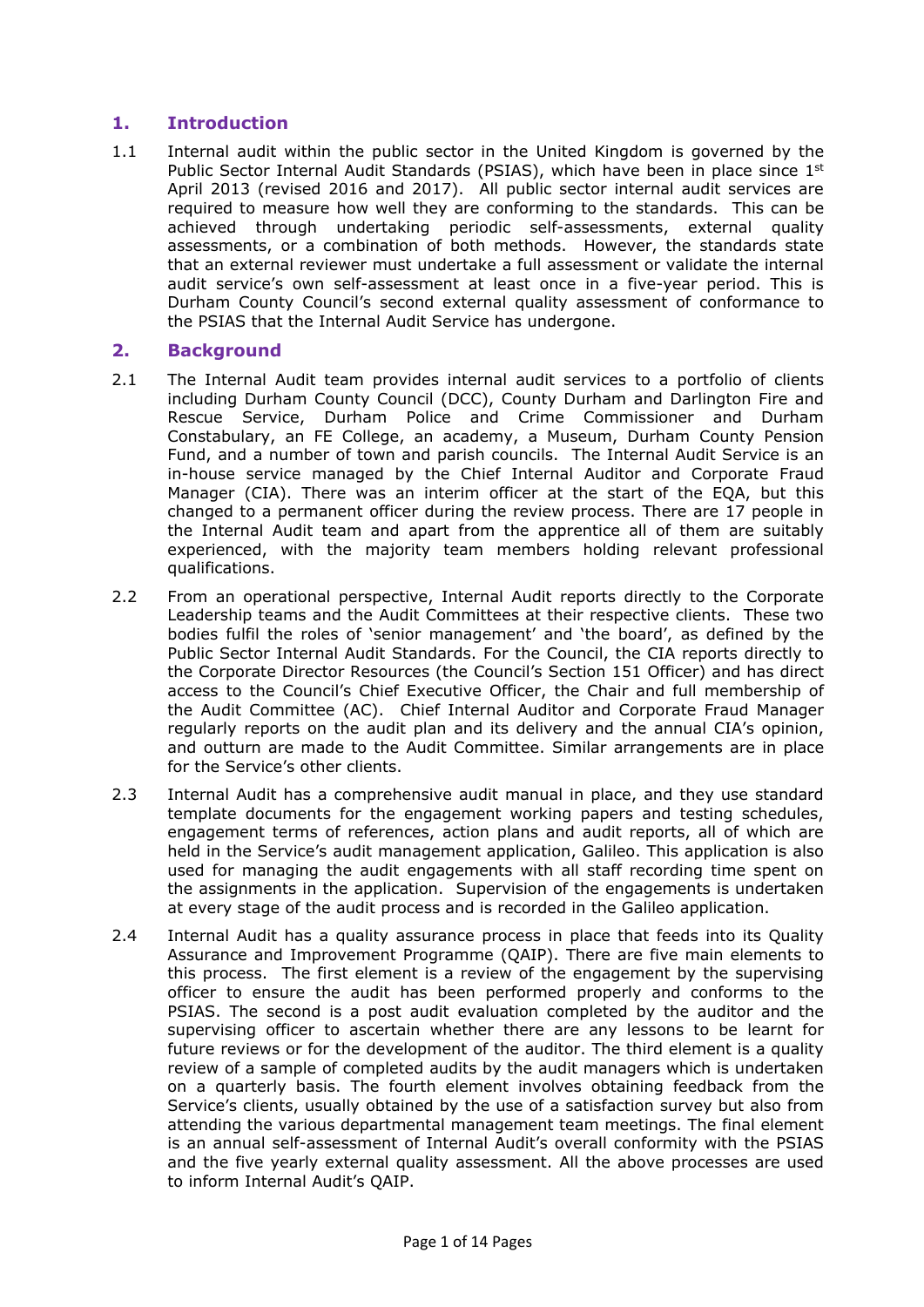## **3. Validation Process**

- 3.1 The self-assessment validation comprises a combination of a review of the evidence provided by Durham County Council's Internal Audit Service; a review of a sample of completed internal audits covering the Service's main clients; questionnaires that were sent to and completed by a range of stakeholders from the Service's clients; and a series of (virtual) interviews using MS Teams with key stakeholders, again covering all of Internal Audit's main clients. The questionnaire and interviews focussed on determining the strengths and weaknesses of Internal Audit and assessed the Service against the four broad themes of Purpose and Positioning; Structure and Resources; Audit Execution; and Impact.
- 3.2 Internal Audit provided a comprehensive range of documents that they used as evidence to support their self-assessment, and these were available for examination prior to and during this validation review. These documents included the:
	- self-assessment against the standards;
	- quality assurance and improvement plan (QAIP);
	- evidence file to support the self-assessment;
	- the audit charter;
	- the annual reports and opinions for the main clients;
	- the audit plans and strategies for the main clients;
	- audit procedures manual;
	- a range of documents and records relating to the team members; and
	- progress and other reports to the respective Audit Committees.

All the above documents were examined during the EQA.

- 3.3 The validation process was carried out during February 2022 and involved interviews with the key personnel from Internal Audit plus a sample of key stakeholders from Internal Audit's customer base, made up of members of the senior management teams and chairs of Audit Committees. Overall, the feedback from the interviewees was positive with clients valuing the professional and objective way Internal Audit delivered services.
- 3.4 A questionnaire was sent to a range of other key stakeholders and the results analysed during the review. A summary of the survey results has been provided to the Chief Internal Auditor and Corporate Fraud Manager.
- 3.5 The assessor also carried out an end-to-end review of a sample of completed audits, covering the County Council, The Durham Police and Crime Commissioner and Constabulary and the County Durham and Darlington Fire and Rescue Service, to confirm his understanding of the audit process used by Internal Audit and embedded in their Galileo audit management system.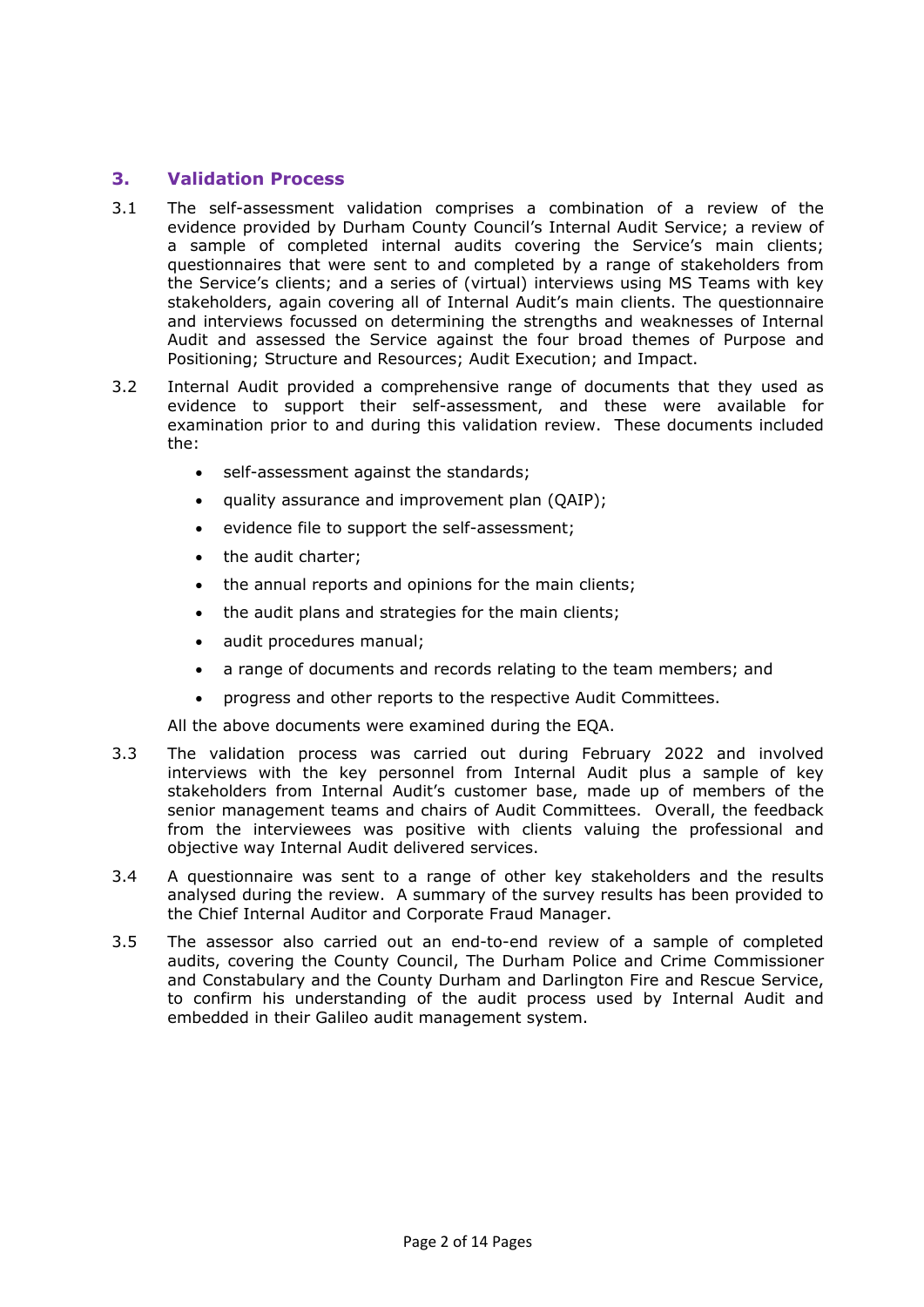## **4. Opinion**

### **It is our opinion that Durham County Council's Internal Audit Service's self-assessment is accurate and as such we conclude that they FULLY CONFORM to the requirements of the Public Sector Internal Audit Standards and the CIPFA Local Government Application Note**.

The table below shows the Internal Audit Service's level of conformance to the individual standards assessed during this external quality assessment:

| <b>Standard / Area Assessed</b> | <b>Level of Conformance</b> |
|---------------------------------|-----------------------------|
| <b>Mission Statement</b>        | <b>Fully Conforms</b>       |
| Core principles                 | <b>Fully Conforms</b>       |
| Code of ethics                  | <b>Fully Conforms</b>       |
| Attribute standard 1000         | <b>Fully Conforms</b>       |
| Attribute standard 1100         | <b>Fully Conforms</b>       |
| Attribute standard 1200         | <b>Fully Conforms</b>       |
| Attribute standard 1300         | <b>Fully Conforms</b>       |
| Performance standard 2000       | <b>Fully Conforms</b>       |
| Performance standard 2100       | <b>Fully Conforms</b>       |
| Performance standard 2200       | <b>Fully Conforms</b>       |
| Performance standard 2300       | <b>Fully Conforms</b>       |
| Performance standard 2400       | <b>Fully Conforms</b>       |
| Performance standard 2500       | <b>Fully Conforms</b>       |
| Performance standard 2600       | <b>Fully Conforms</b>       |

## **5. Areas of full conformance with the Public Sector Internal Audit Standards**

## 5.1 **Mission Statement and Definition of Internal Audit**

The mission statement and definition of internal audit from the PSIAS are included in the audit charter.

#### 5.2 **Core Principles for the Professional Practice of Internal Auditing**

*The Core Principles, taken as a whole, articulate an internal audit function's effectiveness, and provide a basis for considering the organisation's level of conformance with the Attribute and Performance standards of the PSIAS.*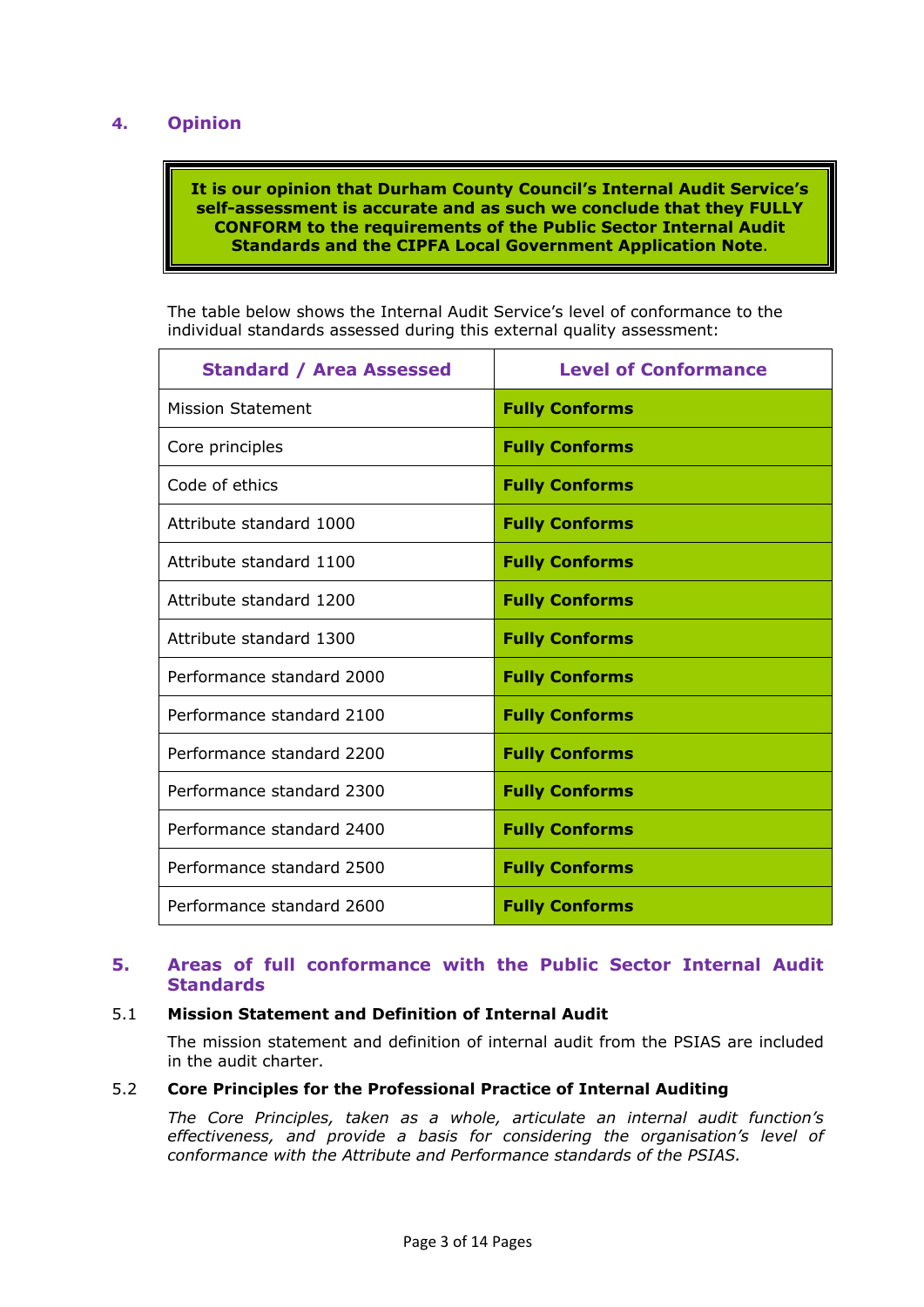The clear indication from this EQA is that the Core Principles are embedded in the Galileo audit management application and the Service's working methodologies and demonstrates that Internal Audit is a competent and professional service that conforms to all ten elements of the Core Principles.

#### 5.3 **Code of Ethics**

*The purpose of the Institute of Internal Auditors' Code of Ethics is to promote an ethical culture in the profession of internal auditing, and is necessary and appropriate for the profession, founded as it is on the trust placed in its objective assurance about risk management, control, and governance. The Code of Ethics provides guidance to internal auditors and in essence, it sets out the rules of conduct that describe behavioural norms expected of internal auditors and are intended to guide their ethical conduct. The Code of Ethics applies to both individuals and the entities that provide internal auditing services.* 

The clear indication from this EQA is that Internal Audit conforms to the Code of Ethics, and this is embedded in their Galileo audit management application and their audit methodologies. Conformance to the code of ethics is part of their overarching culture and underpins the way the Service operates.

### 5.4 **Attribute Standard 1000 – Purpose, Authority and Responsibility**

*The purpose, authority and responsibility of the internal audit activity must be*  formally defined in an internal audit charter, consistent with the Mission of Internal *Audit and the mandatory elements of the International Professional Practices Framework (the Core Principles for the Professional Practice of Internal Auditing, the Code of Ethics, the Standards, and the Definition of Internal Auditing). The internal audit charter must be reviewed regularly and presented to senior management and the audit panel for approval.* 

The Internal Audit Service has a standard format for the audit charter used at its clients. We reviewed this document and the processes used to present it to the various Audit Committees for approval and found the audit charter to be a comprehensive and well written document that contained all the elements required by the standards. We are therefore satisfied that they conform to attribute standard 1000 and the LGAN.

## 5.5 **Attribute Standard 1100 – Independence and Objectivity**

*Standard 1100 states that the internal audit activity must be independent, and internal auditors must be objective in performing their work*.

The need for independence and objectivity is an integral part of Internal Audit's culture. The Chief Internal Auditor and Corporate Fraud Manager reports in their own name and directly to senior management and the Audit Committees at the service's respective clients. All employees sign a declaration of interest each year and declare any potential impairment to their independence or objectivity. The Chief Internal Auditor and Corporate Fraud Manager has direct responsibility for the strategic and operational management for some functions that are subjected to periodic internal audits. This potential impairment to independence is disclosed in the Audit Charter and there are mechanisms in place to preserve the independence and objectivity of the Service. However, there does not appear to be any reference to potential impairments to independence and objectivity in the Chief Internal Auditor and Corporate Fraud Manager's annual report. The audit charter is a forward-looking document whereas the annual report reflects on the audit year that has just ended. On this basis, it is recognised as good practice to include a statement in the annual report to confirm that either there have not been any impairments to the Service's independence and objectivity during the year, or if there have, setting out what those impairments were and how the Service managed them.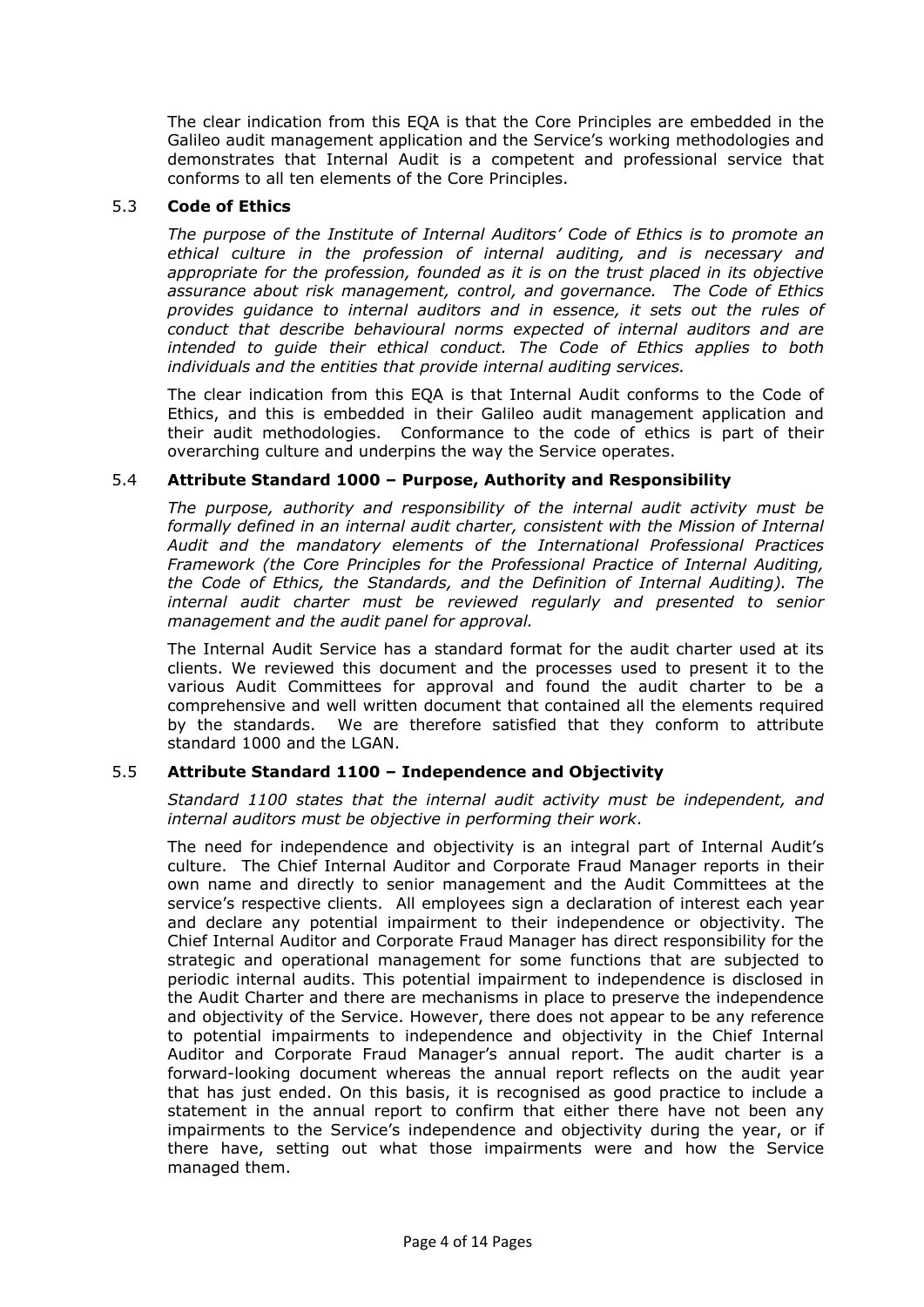We have reviewed the Service's audit manual, their standard documentation, quality assurance and improvement plan, their audit charters and annual reports and opinions, and a sample of completed audit files, together with their reporting lines and their positioning in the organisations they work with. We are satisfied that Durham County Council's Internal Audit Service conforms with attribute standard 1100 and the LGAN. There is one action in section nine relating to this standard. **(Paragraph 9.2).**

## 5.6 **Attribute Standard 1200 – Proficiency and Due Professional Care**

*Attribute standard 1200 requires Durham County Council's Internal Audit Service's engagements are performed with proficiency and due professional care, having*  regard to the skills and qualifications of the staff, and how they apply their *knowledge in practice.* 

It is evident from this EQA that Durham County Council's Internal Audit Service has a professional and experienced, workforce the majority of which hold relevant professional qualifications. The senior managers in the Service all hold relevant professional qualifications (the interim CIA holds a CCAB qualification, and the interim Audit Manager and new permanent CIA is a Chartered Internal Auditor). The second Audit Manager holds a CCAB qualification.

The Service holds a licence for the latest version of the IDEA data analytics software application which is used for some of the audits where there are large volumes of data.

The Service has a qualified specialist IT auditor in its establishment, and there are arrangements in place to obtain further specialist audit resources from external organisations as and when required.

From discussions with the Chief Internal Auditor and Corporate Fraud Manager it is evident that Internal Audit are struggling to fill some vacant posts in its structure, largely due to the dire shortage nationally of qualified and experienced internal auditors and finance professionals wanting to work in the public sector. Whilst there is no quick solution to resolving this issue other than perhaps lowering the experience criteria to see if that attracts more candidates, a longer-term solution would be to consider introducing career graded trainee or apprentice posts to Internal Audit's structure. Staff would follow one of the recognised training or apprenticeship programmes, such as the Accounting Technicians or the Institute of Internal Auditors Apprenticeship schemes, or the CIPFA graduate training programme. To assist with this process, we suggest that the Chief Internal Auditor and Corporate Fraud Manager produces a skills and competencies matrix for the career graded trainee or apprentice posts, based on the CIPFA guide "The Excellent Internal Auditor, Good Practice Guide to Skills and Competencies.

It is evident from this review that the Service's employees perform their duties with due professional care. We are satisfied that Durham County Council's Internal Audit Service complies with attribute standard 1200 and the LGAN. There is one action in section nine relating to this standard. **(Action 9.3).**

#### 5.7 **Attribute Standard 1300 – Quality Assurance and Improvement Programmes**

*This standard requires the Chief Internal Auditor and Corporate Fraud Manager to develop and maintain a quality assurance and improvement programme that covers all aspects of the internal audit activity*.

Durham County Council's Internal Audit Service has developed a robust and effective quality assurance process that ensures engagements are performed to a high standard within the available resources. It is effective and feeds into Internal Audit's quality assurance and improvement programme. We have examined this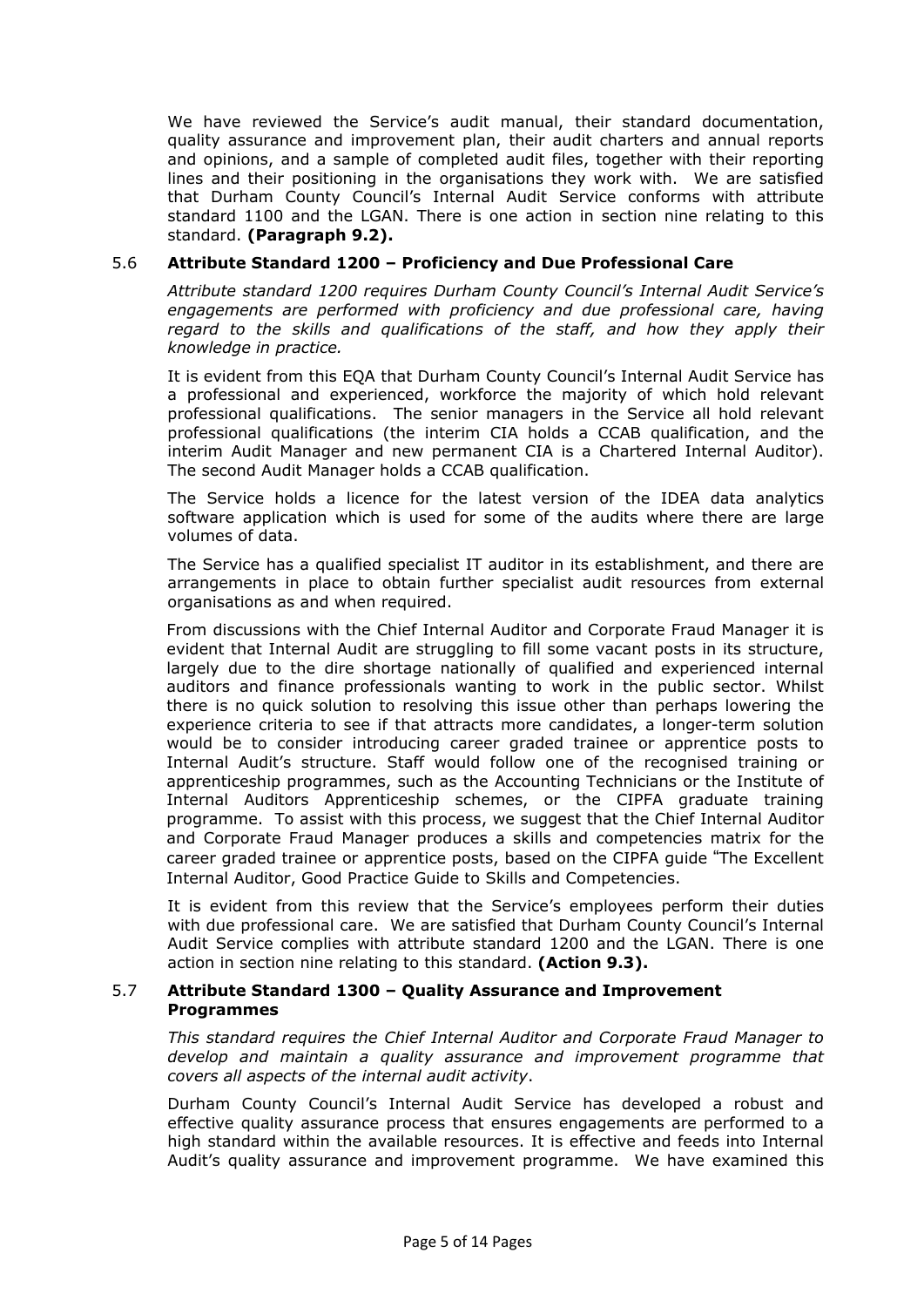process during the EQA and are satisfied that Durham County Council's Internal Audit Service conforms to attribute standard 1300 and the LGAN.

## 5.8 **Performance Standard 2000 – Managing the Internal Audit Activity**

*The remit of this standard is wide and requires the Chief Internal Auditor and Corporate Fraud Manager to manage the internal audit activity effectively to ensure it adds value to its clients. Value is added to a client and its stakeholders when internal audit considers their strategies, objectives, and risks; strives to offer ways to enhance their governance, risk management, and control processes; and objectively provides relevant assurance to them. To achieve this, the Head of Audit, Anti-Fraud and Assurance must produce an audit plan for each client, and communicate this and the Service's resource requirements, including the impact of resource limitations, to senior management and the Audit Committees at each client for their review and approval. The Chief Internal Auditor and Corporate Fraud Manager must ensure that Internal Audit's resources are appropriate, sufficient, and effectively deployed to achieve the approved plan.* 

*The standard also requires the Chief Internal Auditor and Corporate Fraud Manager to establish policies and procedures to guide the internal audit activity, and to share information, coordinate activities and consider relying upon the work of other internal and external assurance and consulting service providers to ensure proper coverage and minimise duplication of efforts.* 

Last, but by no means least, the standard requires the Chief Internal Auditor and *Corporate Fraud Manager to report periodically to senior management and the Audit Committees on internal audits activities, purpose, authority, responsibility, and performance relative to its plan, and on its conformance with the Code of Ethics and the Standards. Reporting must also include significant risk and control issues, including fraud risks, governance issues and other matters that require the attention of senior management and/or the audit panels.*

Durham County Council's Internal Audit Services has a comprehensive audit manual, supervision, and quality assurance processes in place that meet the requirements of the PSIAS. They have developed comprehensive planning processes that follow best practice by taking into consideration the client's risks, objectives and risk management, and governance frameworks; other relevant and reliable sources of assurance; any key issues identified by the client's managers; Internal Audit's own risk and audit needs assessments; and the resources that are available to undertake the audits. From this information, they produce risk-based audit plans that are designed to enhance the client's risk management and governance frameworks and control processes; and objectively provide them with relevant assurance. These audit plans are reviewed and approved by the senior management and the Audit Committees at the Service's respective clients.

Although the planning process takes into consideration the risks and objectives of each service area, the published audit plan is not currently cross referenced to them, and the audits are not currently prioritised. Cross referencing each audit in the audit plan to the client's objectives and risks would provide the reader with a clearer picture of how Internal Audit's work fits into the organisation's governance framework and prioritising them would highlight the importance of each planned audit.

Details of the completed audits and the risk and control issues found, together with the progress being made on delivering the audit plans and the performance of Internal Audit, is regularly reported to the respective Audit Committees, with an annual report and opinion for each client being issued at the end of the year.

The clear indication from this EQA is that Durham County Council's Internal Audit Service is effectively managed and conforms to standard 2000 and the LGAN. There is one action in section nine relating to this standard. **(Paragraph 9.4)**.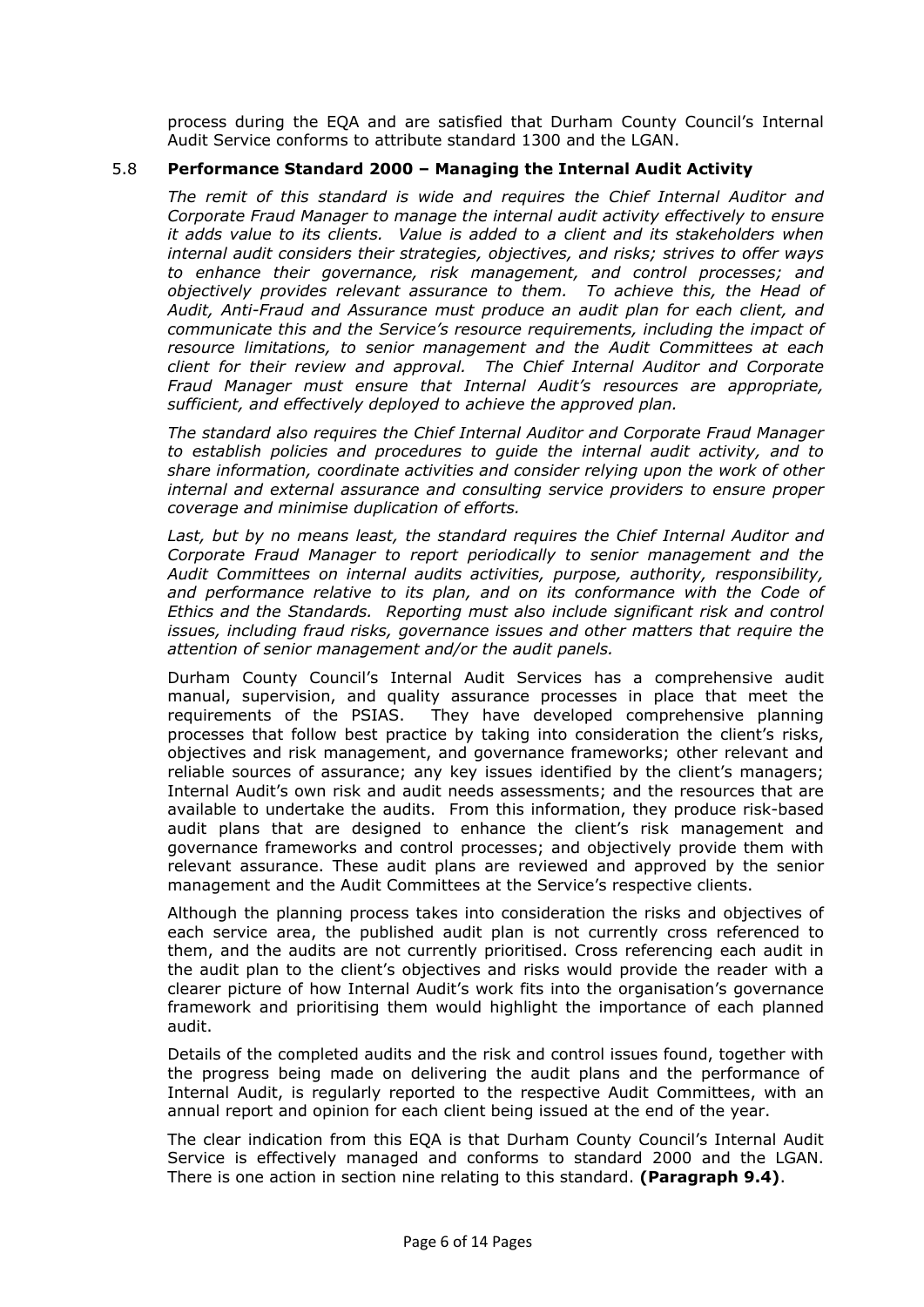### 5.9 **Performance Standard 2100 – Nature of Work**

*Standard 2100 covers the way the internal audit activity evaluates and contributes to the improvement of the organisation's risk management and governance framework and internal control processes, using a systematic, disciplined and riskbased approach.* 

This is the approach adopted by Durham County Council's Internal Audit Services and is set out in their audit manual, the Galileo audit management system, and their working methodologies. During this EQA, we selected a sample of completed audit engagements from the Service's main clients and examined them to see if they conformed to standard 2100 and the Service's own methodologies. We found that the sample audits complied with both.

Internal audit's credibility and value is enhanced when auditors are proactive, and their evaluations offer new insights and consider future impact on the organisation. Overall Internal Audit's clients value the work the Service does in this area and often turn to them for advice and guidance when faced with emerging risks or are developing or changing systems. The key projects that Internal Audit have assisted with are set out in the Chief Internal Auditor and Corporate Fraud Manager's annual report.

The clear indication from this EQA is that Durham County Council's Internal Audit Service conforms to performance standard 2100 and the LGAN.

### 5.10 **Performance Standard 2200 – Engagement Planning**

*Performance standard 2200 requires internal auditors to develop and document a plan for each engagement, including the engagement's objectives, scope, timing, and resource allocations. The plan must consider the organisation's strategies, objectives, and risks relevant to the engagement.* 

As mentioned above, Durham County Council's Internal Audit Service has an audit manual, supervision and quality assurance processes in place that cover engagement planning in detail and meet the requirements of the PSIAS. During this EQA, we selected a sample of completed audit engagements, and examined them to see if they conformed to standard 2200. We found that they all conformed to the standards and the Service's own audit procedures, and therefore we conclude that Durham County Council's Internal Audit Service conforms to performance standard 2200 and the LGAN.

#### 5.11 **Performance Standard 2300 – Performing the Engagement**

*Performance standard 2300 seeks to confirm that internal auditors analyse, evaluate and document sufficient, reliable, relevant, and useful information to support the engagement results and conclusions, and that all engagements are properly supervised.* 

Durham County Council's Internal Audit Service's audit manual, methodologies, supervision and quality assurance processes all fulfil the requirements of the standards and our examination of a sample of completed audit engagements confirmed that the Service adopts a consistent approach to the way audits are undertaken and managed, with all of the audits conforming to the standards and the Service's own procedures., We therefore conclude that Durham County Council's Internal Audit Service conforms to performance standard 2300 and the LGAN.

#### 5.12 **Performance Standard 2400 – Communicating Results**

*This standard requires internal auditors to communicate the results of engagements to clients and sets out what should be included in each audit report, as well as the annual report and opinion. When an overall opinion is issued, it must take into account the strategies, objectives and risks of the clients and the*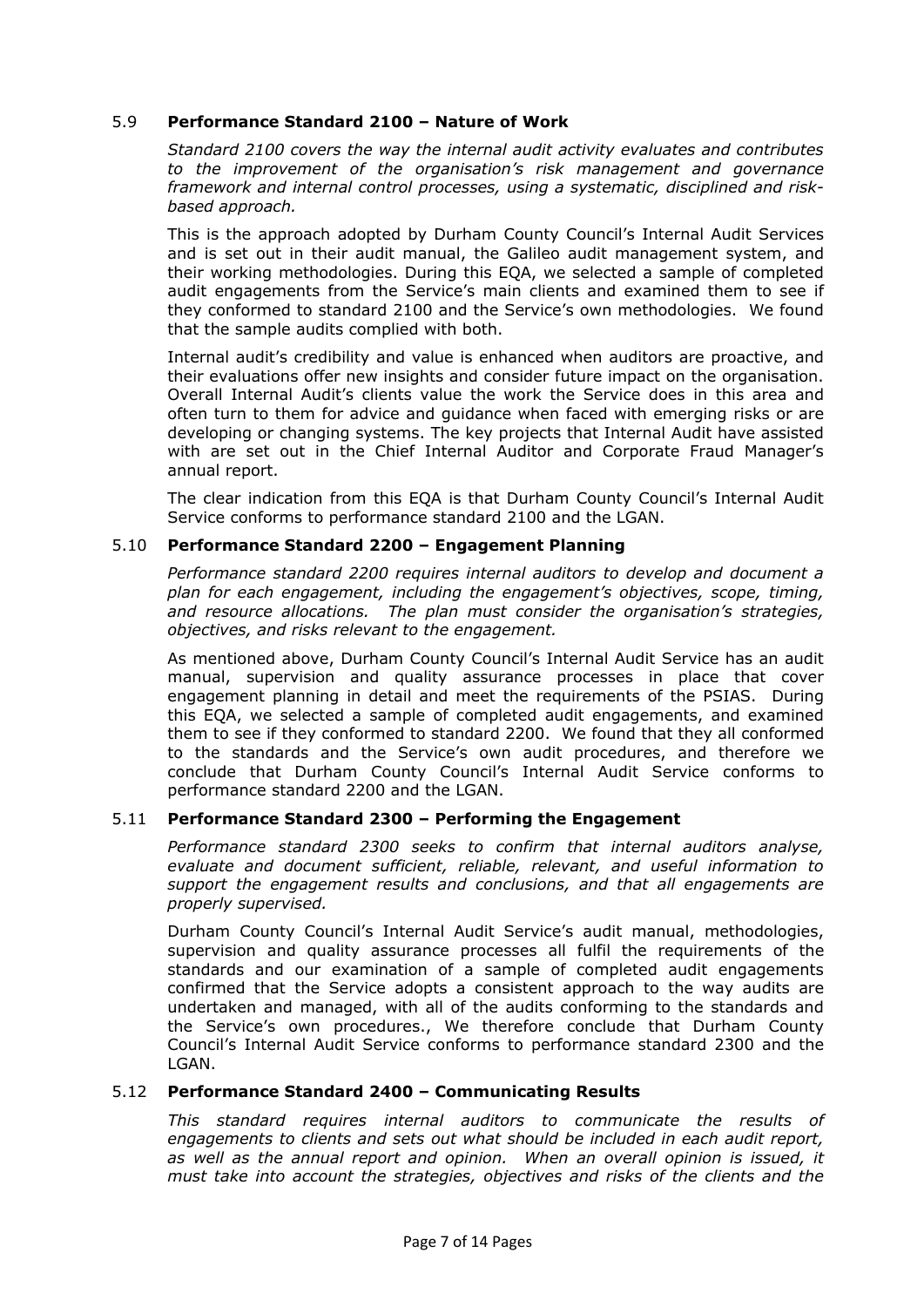*expectations of their senior management, the audit panels and other stakeholders. The overall opinion must be supported by sufficient, reliable, relevant, and useful information. Where an internal audit function is deemed to conform to the PSIAS, reports should indicate this by including the phrase "conducted in conformance with the International Standards for the Professional Practice of Internal Auditing".* 

The communication of results is covered in detail in the Service's procedures and meet the requirements of the PSIAS. We selected a sample of completed audit engagements and found that they all conformed to the standards and the Service's own procedures. As the service is conforming to the standards, and has done for a number of years, we feel the Service could consider adding a statement to the audit reports to confirm that the audit has been carried out in accordance with the requirements of the PSIAS. Such a statement is already included in the Chief Internal Auditor and Corporate Fraud Manager's annual report and opinion.

We have also reviewed the progress and annual reports to the Audit Committees and found that overall, these also conformed to the standards and Internal Audit's own internal procedures, although we feel there is scope to enhance the Chief Internal Auditor and Corporate Fraud Manager's annual report in two ways The first relates to the reporting of the independence and objectivity of the service and this has been covered in more detail in standard 1110 at paragraph 5.2 above.

Our second observation relates to the annual opinion. Although the annual report makes reference to the scope of Internal Audit's work covering the organisations control environment, risk management and governance arrangements, the annual opinion only makes reference to the control environment and does not specifically mention the risk management and governance arrangements. It is recognised as good practice to expand the wording of the annual opinion to include these two elements and as such we suggest the Chief Internal Auditor and Corporate Fraud Manager considers this for future annual reports.

We therefore conclude that Durham County Council's Internal Audit Service conforms to performance standard 2400. There are three actions in section nine relating to this standard. **(Paragraphs 9.2 and 9.5).**

#### 5.13 **Performance Standard 2500 – Monitoring Progress**

There is a comprehensive follow-up process in place which monitors the client's progress towards the implementation of agreed actions. The results of follow-up reviews are reported to the respective Audit Committees. From this EQA, it is evident that Durham County Council's Internal Audit Service conforms to performance standard 2500 and the LGAN.

#### 5.14 **Performance Standard 2600 – Communicating the Acceptance of Risk**

Standard 2600 considers the arrangements which should apply if the Interim Business Assurance Manager has concluded that a client's management has accepted a level of risk that may be unacceptable to the organisation. Situations of this kind are expected to be rare, consequently, we did not see any during this EQA. From this external quality assessment, it is evident that Durham County Council's Internal Audit Service conforms to performance standard 2600 and the LGAN.

### **6. Areas of partial conformance with the Public Sector Internal Audit Standards and the CIPFA Local Government Application Note**

6.1 There are no areas of partial conformance with the Public Sector Internal Audit Standards.

## **7. Areas of non-conformance with the Public Sector Internal Audit Standards and the CIPFA Local Government Application Note**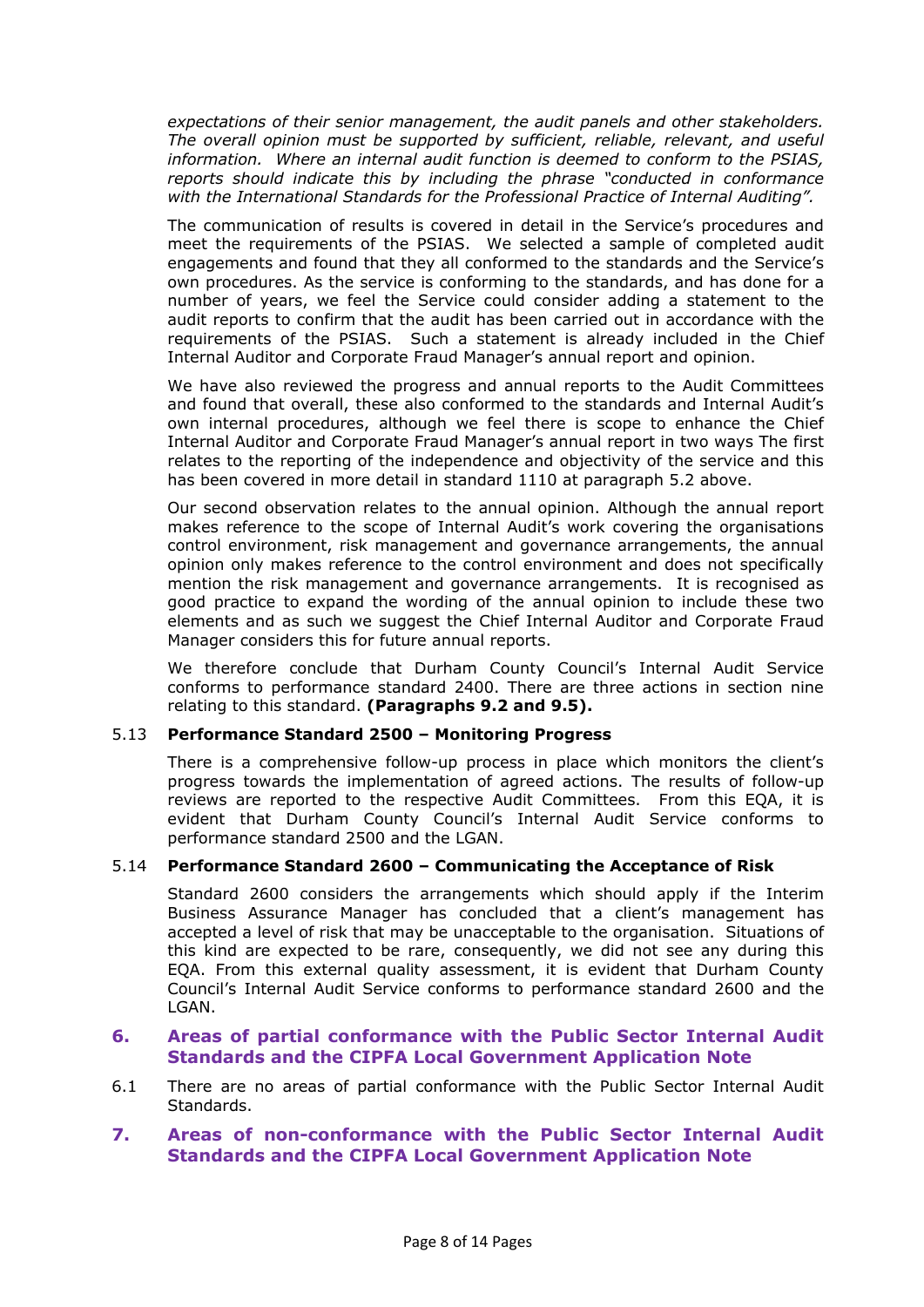7.1 There are no areas of non-conformance with the Public Sector Internal Audit Standards.

## **8. Survey results**

8.1 Overall, the results of the survey of key stakeholders from Internal Audits clients were positive with respondents valuing the services provided by Internal Audit. The overall number of negative responses were low ranging from zero to a maximum of three on any given question. We have shared the summary report from the survey with the Chief Internal Auditor and Corporate Fraud Manager as they may wish to explore some of the responses in further detail to understand if there are any underlying issues that may need to be addressed.

### **9. Issues for management action**

- 9.1 We have assessed Durham County Council's Internal Audit Service as conforming to the PSIAS and the LGAN, however we feel there are a few minor enhancements the Service could make to their documentation. We have therefore made the following suggestions that management should consider addressing.
- 9.2 The audit charter makes reference to the other management and operational responsibilities of the Chief Internal Auditor and Corporate Fraud Manager that may be subjected to periodic internal audits and sets out the mechanism that will be used to ensure the independence and objectivity is maintained. The audit charter is however a forward-looking document whereas the annual report reflects on the audit year that has just ended. On this basis, it is now recognised as good practice to include a statement in the annual report to confirm that there have not been any impairments to the Service's independence and objectivity, or if there have, setting out what those impairments were and how the Service managed them. We suggest that the Chief Internal Auditor and Corporate Fraud Manager considers including such a statement in the next annual report and opinion.
- 9.3 Internal Audit is, like much of the public sector, experiencing problems recruiting suitably experienced and qualified staff to fill vacant posts. Whilst there is no quick solution to resolving this issue, a longer-term solution is to consider introducing career graded trainee or apprentice posts to Internal Audit's structure. Staff would follow one of the recognised training or apprenticeship programmes, such as the Accounting Technician's or the Institute of Internal Auditors' Apprenticeship schemes, or the CIPFA graduate training programme. To assist with this process, we suggest producing a skills and competencies matrix for the career graded posts, based on the CIPFA guide "The Excellent Internal Auditor, Good Practice Guide to Skills and Competencies.
- 9.4 To provide greater clarity and demonstrate the link between the internal audit plan and the organisation's risks and objectives, the Chief Internal Auditor and Corporate Fraud Manager should consider cross referencing the individual audits in the published audit plans to the respective strategic and/or operational risks, and organisation's objectives for each client. To demonstrate the importance of each audit in the plan, the Chief Internal Auditor and Corporate Fraud Manager should also consider assigning a priority to each of them.
- 9.5 Although the annual report makes reference to the scope of Internal Audit's work covering the organisations control environment, risk management and governance arrangements, the annual opinion only makes reference to the control environment and does not specifically mention the risk management and governance arrangements. It is recognised as good practice to expand the wording of the annual opinion to include these two elements and as such we suggest the Chief Internal Auditor and Corporate Fraud Manager considers this for future annual reports.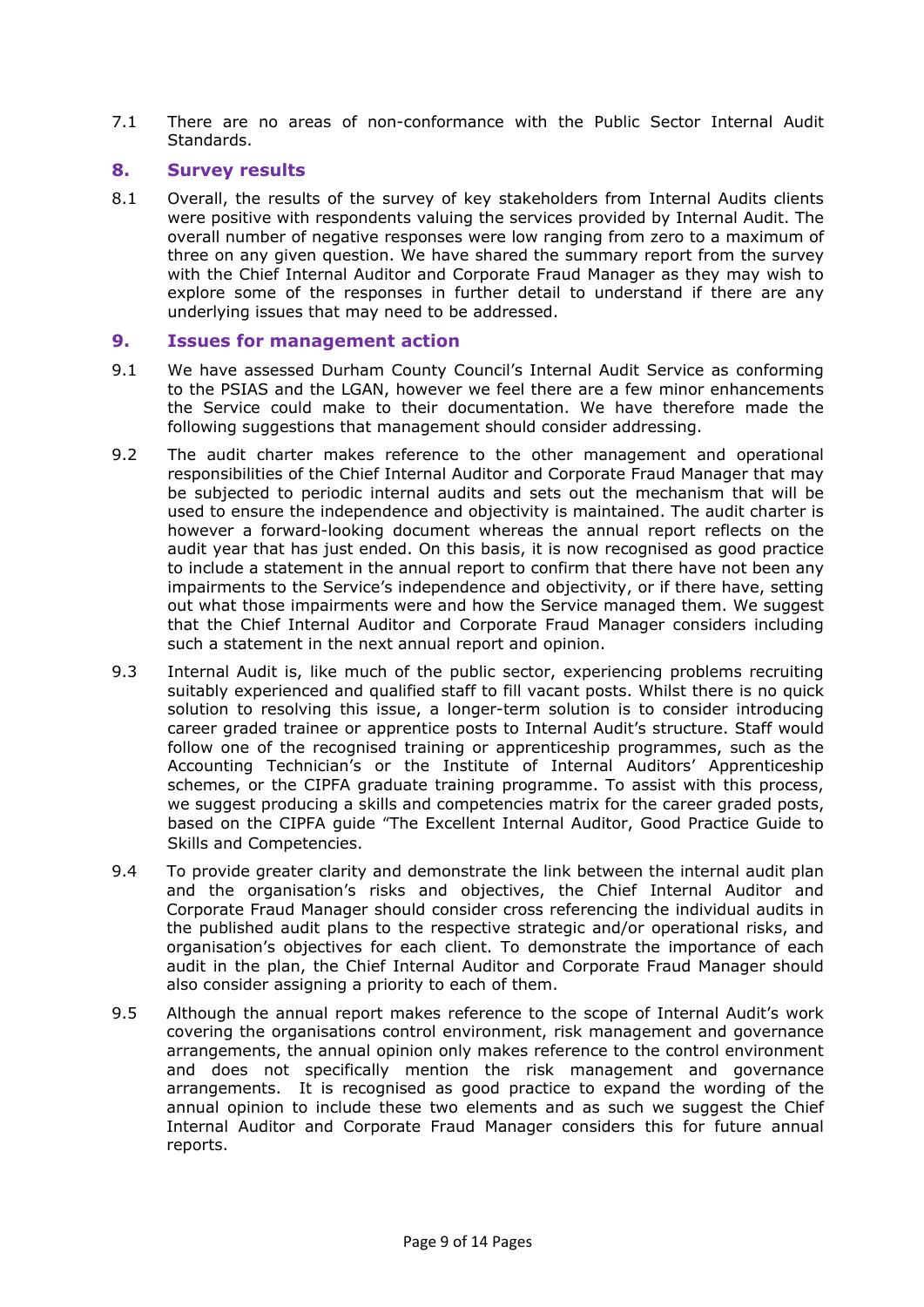# **10. Definitions**

| <b>Opinion</b>                      | <b>Definition</b>                                                                                                                                                                                                                                                                                                                                                                                                                                                         |
|-------------------------------------|---------------------------------------------------------------------------------------------------------------------------------------------------------------------------------------------------------------------------------------------------------------------------------------------------------------------------------------------------------------------------------------------------------------------------------------------------------------------------|
| <b>Fully</b><br><b>Conforms</b>     | The internal audit service complies with the standards with only minor<br>deviations. The relevant structures, policies, and procedures of the<br>internal audit service, as well as the processes by which they are applied,<br>at least comply with the requirements of the section in all material respects.                                                                                                                                                           |
| <b>Partially</b><br><b>Conforms</b> | The internal audit service falls short of achieving some elements of good<br>practice but is aware of the areas for development. These will usually<br>represent significant opportunities for improvement in delivering effective<br>internal audit and conformance to the standards.                                                                                                                                                                                    |
| <b>Does Not</b><br><b>Conform</b>   | The internal audit service is not aware of, is not making efforts to comply<br>with, or is failing to achieve many/all of the elements of the standards. These<br>deficiencies will usually have a significant adverse impact on the internal<br>audit service's effectiveness and its potential to add value to the<br>organisation. These will represent significant opportunities for improvement,<br>potentially including actions by senior management or the board. |

| <b>Action</b><br><b>Priorities</b> | <b>Criteria</b>                                                                                                                                                                                                                                     |  |  |
|------------------------------------|-----------------------------------------------------------------------------------------------------------------------------------------------------------------------------------------------------------------------------------------------------|--|--|
| <b>High priority</b>               | The internal audit service needs to rectify a significant issue of non-<br>conformance with the standards. Remedial action to resolve the issue<br>should be taken urgently.                                                                        |  |  |
| <b>Medium</b><br>priority          | The internal audit service needs to rectify a moderate issue of conformance<br>with the standards. Remedial action to resolve the issue should be taken,<br>ideally within six months or as soon as practicably possible.                           |  |  |
| Low priority                       | The internal audit service should consider rectifying a minor issue of<br>conformance with the standards. Remedial action to resolve the issue<br>should be considered but the issue is not urgent.                                                 |  |  |
| <b>Advisory</b>                    | These are issues identified during the course of the EQA that do not<br>adversely impact the service's conformance with the standards. Typically,<br>they include areas of enhancement to existing operations and the adoption<br>of best practice. |  |  |

The co-operation of the Chief Internal Auditor and Corporate Fraud Manager, the Audit Managers, and other members of the Internal Audit Service in providing the information requested for this EQA, is greatly appreciated. Our thanks also go to the chairs of Audit Committees and the key stakeholders that made themselves available for interview during the EQA process and/or completed questionnaires.

Ray Gard, CPFA, FCCA, FCIIA, DMS

21st March 2022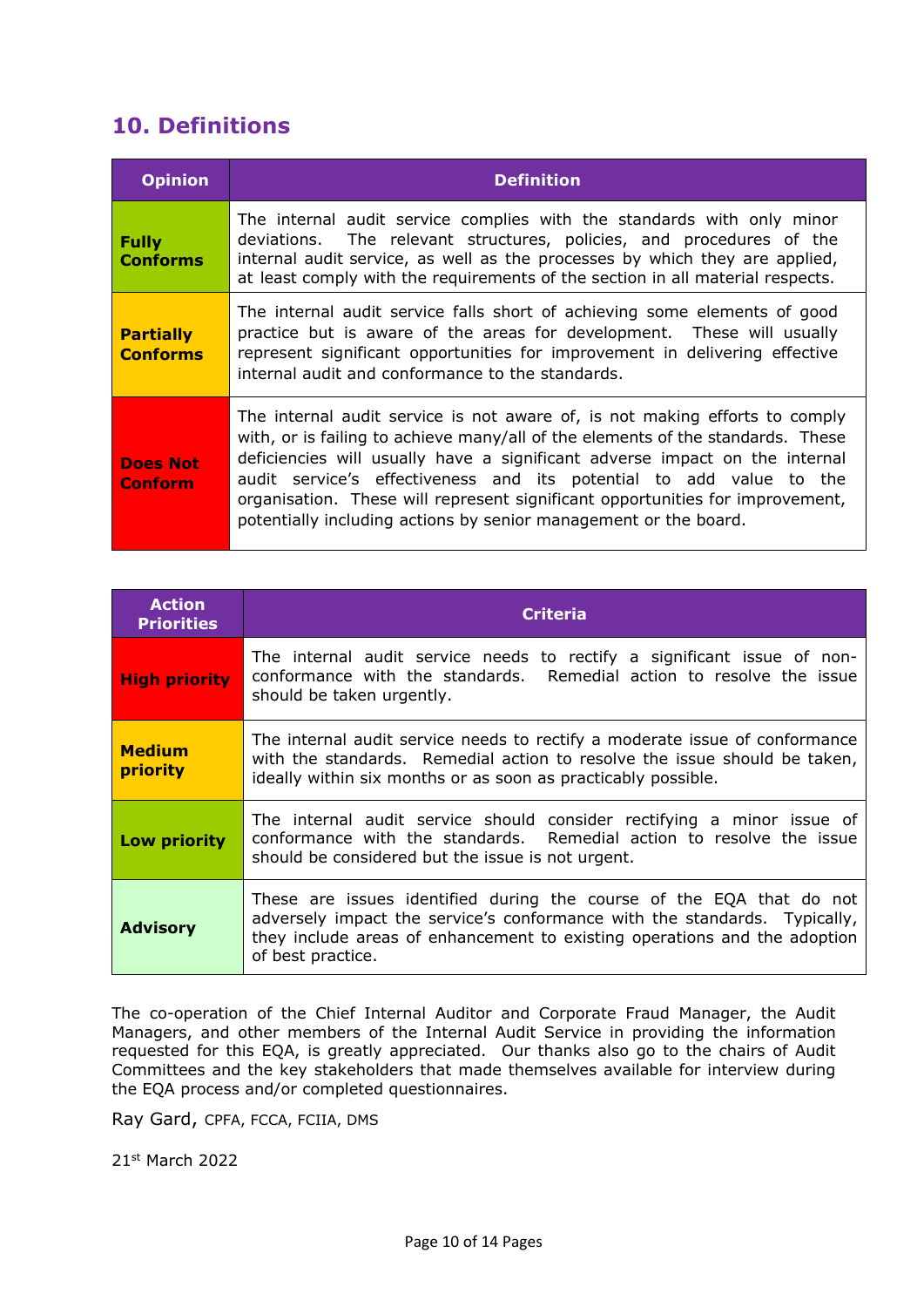This report has been prepared by CIPFA at the request of the Durham County Council's Internal Audit Service's Chief Internal Auditor and Corporate Fraud Manager, the terms for the preparation and scope of the report have been agreed with him. The matters raised are only those that came to our attention during our work. Whilst every care has been taken to ensure that the information provided in this report is as accurate as possible, we have only been able to base findings on the information and documentation provided. Consequently, no complete guarantee can be given that this report is necessarily a comprehensive statement of all the issues that exist with their conformance to the Public Sector Internal Audit Standards that exist, or of all the improvements that may be required.

The report was prepared solely for the use and benefit of the Durham County Council's Internal Audit Service, including the senior management and boards of Durham County Council's Internal Audit Service's clients, and to the fullest extent permitted by law, CIPFA accepts no responsibility and disclaims all liability to any other third party who purports to use or rely, for any reason whatsoever on the report, its contents, conclusions, any extract, and/or reinterpretation of its contents. Accordingly, any reliance placed on the report, its contents, conclusions, any extract, reinterpretation, amendment and/or modification by any third party is entirely at their own risk.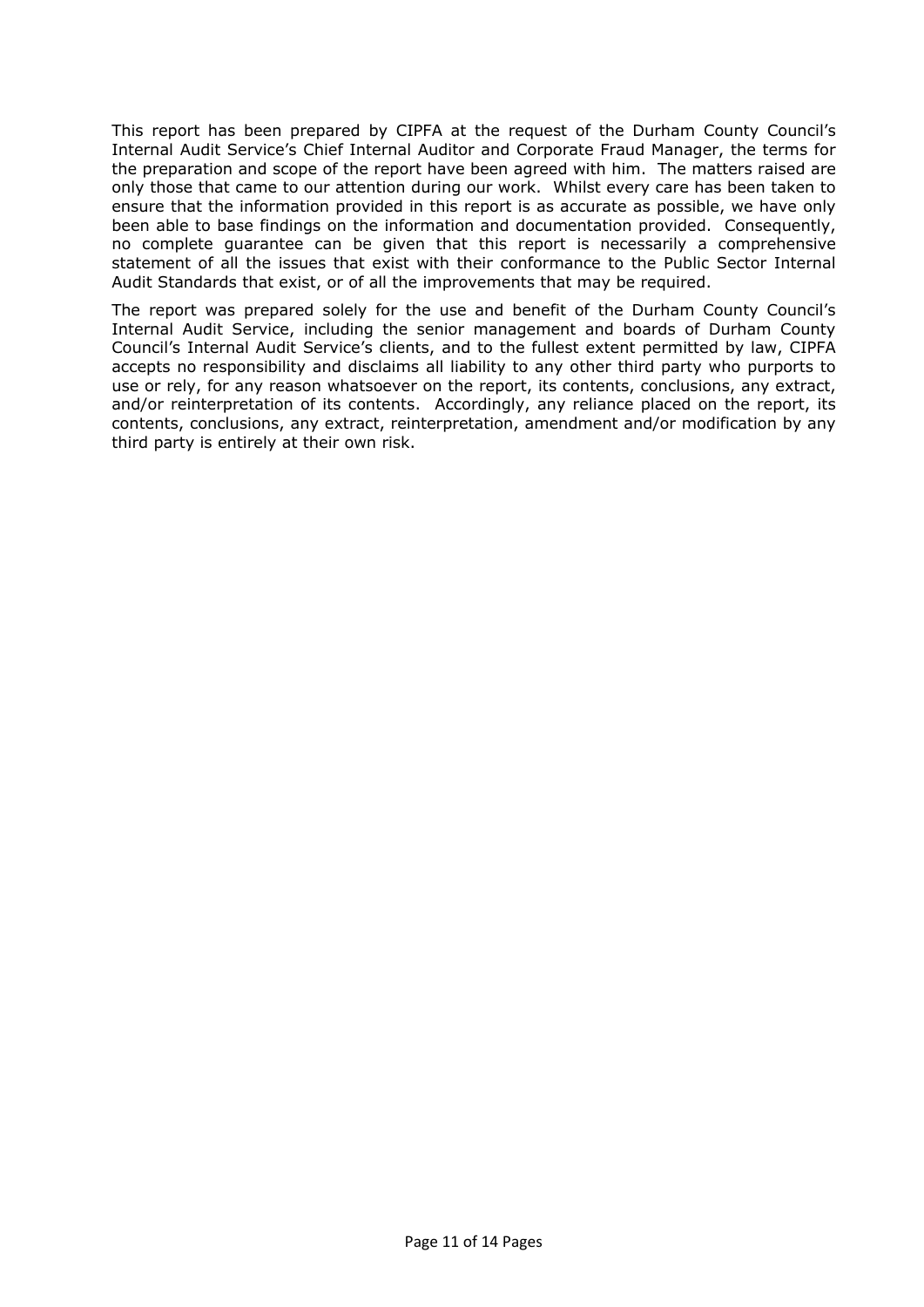# **Management action plan**

| 1. Statement on impairments to independence in the annual report (Advisory)                                                                                                                                                                                                                                                                                                                                                                                                                                                                                                                                                                                                                                                                                                                                                                                                                                                      |                                                                                                                                                                                                                                                                                                                                                                                            |  |  |
|----------------------------------------------------------------------------------------------------------------------------------------------------------------------------------------------------------------------------------------------------------------------------------------------------------------------------------------------------------------------------------------------------------------------------------------------------------------------------------------------------------------------------------------------------------------------------------------------------------------------------------------------------------------------------------------------------------------------------------------------------------------------------------------------------------------------------------------------------------------------------------------------------------------------------------|--------------------------------------------------------------------------------------------------------------------------------------------------------------------------------------------------------------------------------------------------------------------------------------------------------------------------------------------------------------------------------------------|--|--|
| <b>Rationale</b>                                                                                                                                                                                                                                                                                                                                                                                                                                                                                                                                                                                                                                                                                                                                                                                                                                                                                                                 | <b>Agreed Action</b>                                                                                                                                                                                                                                                                                                                                                                       |  |  |
| The audit charter makes reference to the other management and operational<br>responsibilities of the Chief Internal Auditor and Corporate Fraud Manager that may be<br>subjected to periodic internal audits and sets out the mechanism that will be used to<br>ensure the independence and objectivity is maintained. The audit charter is however a<br>forward-looking document whereas the annual report reflects on the audit year that<br>has just ended. On this basis, it is now recognised as good practice to include a<br>statement in the annual report to confirm that there have not been any impairments to<br>the Service's independence and objectivity, or if there have, setting out what those<br>impairments were and how the Service managed them. We suggest that the Chief<br>Internal Auditor and Corporate Fraud Manager considers including such a statement in<br>the next annual report and opinion. | We agree to implement this good practice area of<br>improvement and will include a statement within all<br>client 21/22 Annual Internal Audit Reports to<br>confirm that either there have not been any<br>impairments to the Service's independence and<br>objectivity during the year, or if there have, setting<br>out what those impairments were and how the<br>Service managed them. |  |  |
| <b>Action Responsibility</b>                                                                                                                                                                                                                                                                                                                                                                                                                                                                                                                                                                                                                                                                                                                                                                                                                                                                                                     | Tracy Henderson, Chief Internal Auditor and<br><b>Corporate Fraud Manager</b>                                                                                                                                                                                                                                                                                                              |  |  |
| <b>Deadline</b>                                                                                                                                                                                                                                                                                                                                                                                                                                                                                                                                                                                                                                                                                                                                                                                                                                                                                                                  | 30 June 2022                                                                                                                                                                                                                                                                                                                                                                               |  |  |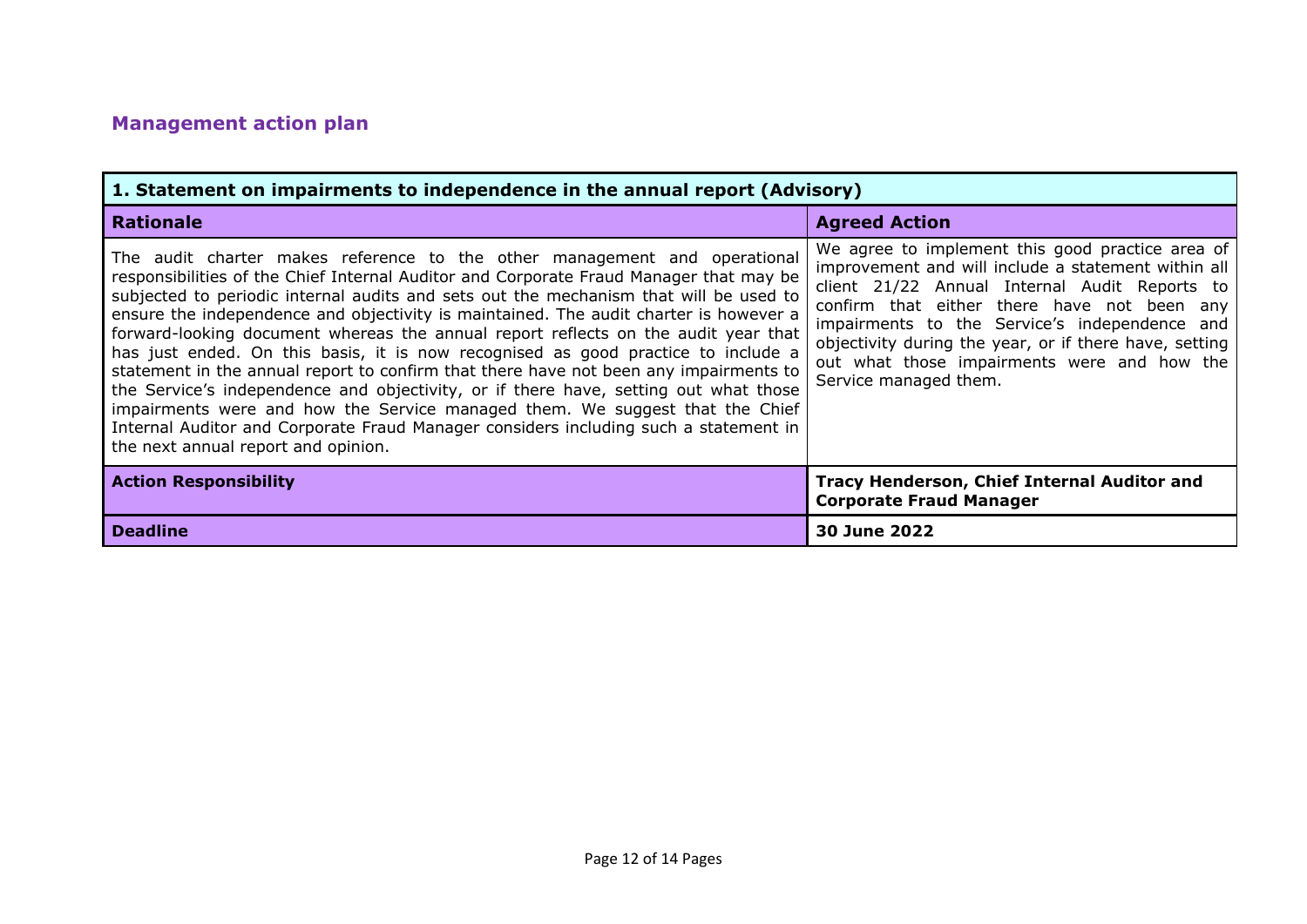| 2. Consider introducing career grade posts to help with recruitment (Advisory)                                                                                                                                                                                                                                                                                                                                                                                                                                                                                                                                                                                                                                                                                                                                          |                                                                                                                                                                                                                                                                                                                                                                                                                                                                                                                                                                                                      |  |  |
|-------------------------------------------------------------------------------------------------------------------------------------------------------------------------------------------------------------------------------------------------------------------------------------------------------------------------------------------------------------------------------------------------------------------------------------------------------------------------------------------------------------------------------------------------------------------------------------------------------------------------------------------------------------------------------------------------------------------------------------------------------------------------------------------------------------------------|------------------------------------------------------------------------------------------------------------------------------------------------------------------------------------------------------------------------------------------------------------------------------------------------------------------------------------------------------------------------------------------------------------------------------------------------------------------------------------------------------------------------------------------------------------------------------------------------------|--|--|
| <b>Rationale</b>                                                                                                                                                                                                                                                                                                                                                                                                                                                                                                                                                                                                                                                                                                                                                                                                        | <b>Agreed Action</b>                                                                                                                                                                                                                                                                                                                                                                                                                                                                                                                                                                                 |  |  |
| Internal Audit is, like much of the public sector, experiencing problems recruiting<br>suitably experienced and qualified staff to fill vacant posts. Whilst there is no quick<br>solution to resolving this issue, a longer-term solution is to consider introducing career<br>graded trainee or apprentice posts to Internal Audit's structure. Staff would follow one<br>of the recognised training or apprenticeship programmes, such as the Accounting<br>Technician's or the Institute of Internal Auditors' Apprenticeship schemes, or the CIPFA<br>graduate training programme. To assist with this process, we suggest producing a<br>skills and competencies matrix for the career graded posts, based on the CIPFA guide<br>"The Excellent Internal Auditor, Good Practice Guide to Skills and Competencies. | We commenced a programme of apprenticeship<br>posts into the service structure 3 years ago and we<br>currently have one Internal Audit apprentice in post.<br>We are already in the process of developing a<br>Workforce Plan for the Service, which includes<br>considering introducing career graded posts. In the<br>event of career graded posts being introduced, we<br>will implement this best practice area of<br>improvement and produce a skills and competencies<br>matrix based on the CIPFA guide "The Excellent<br>Internal Auditor, Good Practice Guide to Skills and<br>Competencies |  |  |
| <b>Action Responsibility</b>                                                                                                                                                                                                                                                                                                                                                                                                                                                                                                                                                                                                                                                                                                                                                                                            | <b>Tracy Henderson, Chief Internal Auditor and</b><br><b>Corporate Fraud Manager</b>                                                                                                                                                                                                                                                                                                                                                                                                                                                                                                                 |  |  |
| <b>Deadline</b>                                                                                                                                                                                                                                                                                                                                                                                                                                                                                                                                                                                                                                                                                                                                                                                                         | <b>31 December 2022</b>                                                                                                                                                                                                                                                                                                                                                                                                                                                                                                                                                                              |  |  |

| 3. Provide more information on the published internal audit plan (Advisory)                                                                                                                                                                                                                                                                                                                                                                                                                                                                                                    |                                                                                                                      |  |
|--------------------------------------------------------------------------------------------------------------------------------------------------------------------------------------------------------------------------------------------------------------------------------------------------------------------------------------------------------------------------------------------------------------------------------------------------------------------------------------------------------------------------------------------------------------------------------|----------------------------------------------------------------------------------------------------------------------|--|
| <b>Rationale</b>                                                                                                                                                                                                                                                                                                                                                                                                                                                                                                                                                               | <b>Agreed Action</b>                                                                                                 |  |
| To provide greater clarity and demonstrate the link between the internal audit plan and<br>the organisation's risks and objectives, the Chief Internal Auditor and Corporate Fraud<br>Manager should consider cross referencing the individual audits in the published audit<br>plans to the respective strategic and/or operational risks, and organisation's objectives<br>for each client. To demonstrate the importance of each audit in the plan, the Chief<br>Internal Auditor and Corporate Fraud Manager should also consider assigning a priority<br>to each of them. | We will consider this advisory action in the medium<br>term as part of our ongoing service improvement<br>programme. |  |
| <b>Action Responsibility</b>                                                                                                                                                                                                                                                                                                                                                                                                                                                                                                                                                   | Tracy Henderson, Chief Internal Auditor and<br><b>Corporate Fraud Manager</b>                                        |  |
| <b>Deadline</b>                                                                                                                                                                                                                                                                                                                                                                                                                                                                                                                                                                | 31 March 2023                                                                                                        |  |